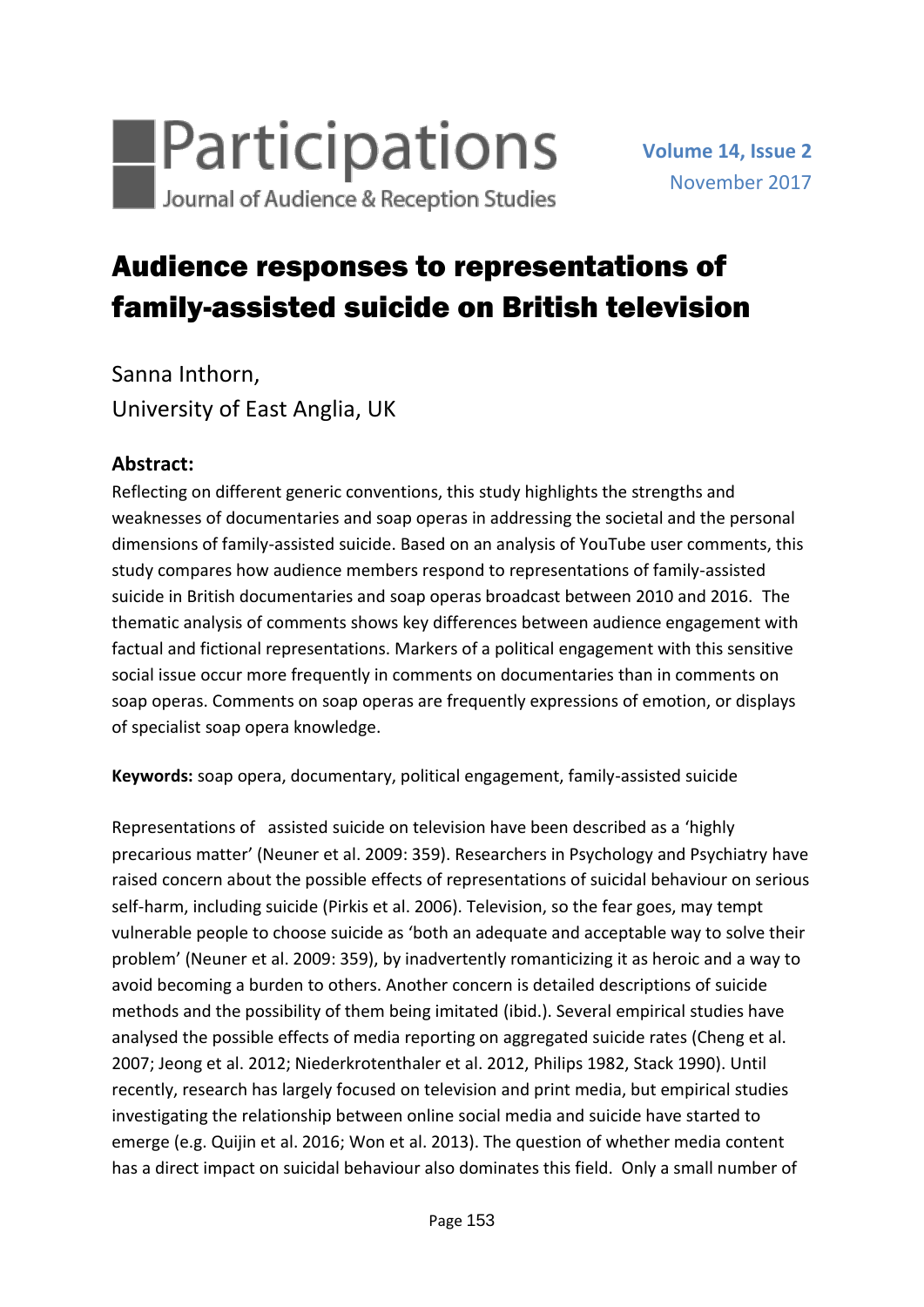

studies are interested in the qualitative aspects of how people talk online about suicide (Scourfield et al. 2016). This study investigates the latter and reflects on the role of television as a resource for public debate about family-assisted suicide on a social media platform, specifically YouTube. It provides an overview of what audience members say in response to representations of family-assisted suicide and it critically reflects on the extent to which these responses constitute a political engagement with this sensitive social issue.

Whether audiences engage politically with the issue of assisted suicide and how they think society ought to address it very much matters in the British context and perhaps especially so in the first two decades of the 2000s. To date, the act of deliberately assisting or encouraging another person to kill themselves remains a criminal offence, yet there have been several attempts to liberalise the law. Two milestones were the High Court case brought by right-to-die campaigner Debbie Purdy and the Assisted Dying Bill (2014-15) introduced by Lord Falconer of Thornton (cp. Cleary 2010). In 2009, multiple sclerosis sufferer Debbie Purdy won a ruling to get clarification on whether her husband would be prosecuted should he help her end her life by taking her abroad to a so-called suicide clinic. A year later, the Director of Public Prosecutions published guidelines to state officially the conditions under which prosecution would not take place. Lord Falconer's Assisted Dying Bill would have enabled competent adults who are terminally ill to request assistance with ending their lives. The Bill did not progress beyond Committee stage in the Lords. In 2015, the proposal was taken to the Commons and MPs overwhelmingly voted against changing the law, a vote which did not reflect the findings of public opinion polls at the time.

These polls consistently show a majority of British adults supporting the legalisation of physician assisted suicide (IPSOS 2015; Gardiner 2012) and agreeing that family or friends should not fear prosecution if they help a loved one to die (BBC 2010). Individual members of the public continue to challenge British law on assisted dying. At the time of writing, the High Court has heard the case of terminally ill Noel Bowcott who claimed the 1961 Suicide Act breached 'his human right to a "dignified death"' (Bowcott 2017). The influence of public opinion on policy is difficult to measure, but there is agreement that it tends to have some influence (Burstein 2003: 29). However, when it comes to making changes to British law on assisted dying, public opinion so far seems to have carried little weight. One reason for this is a concern about the appropriateness of opinion poll data being used to inform public policy. Another is scepticism about the quality of public opinion itself. As noted in the UK's House of Lords Select Committee on Assisted Suicide for the Terminally Ill Bill (2005), the British government does refer to such polls as an indicator of public opinion. However, opinion polls are often no more than a simple measure of how many respondents agree or disagree with a specific proposition put to them in a survey question. Unlike qualitative research methods, they do not give members of the public the space to express and think through policy proposals or to explain what has informed their opinions (UK Parliament 2005). There is, however, also concern over the quality of the public's reasoning. In the UK, legal and medical expert views dominate public consultation on proposed changes to the law on assisted dying and there are concerns over the extent to which lay people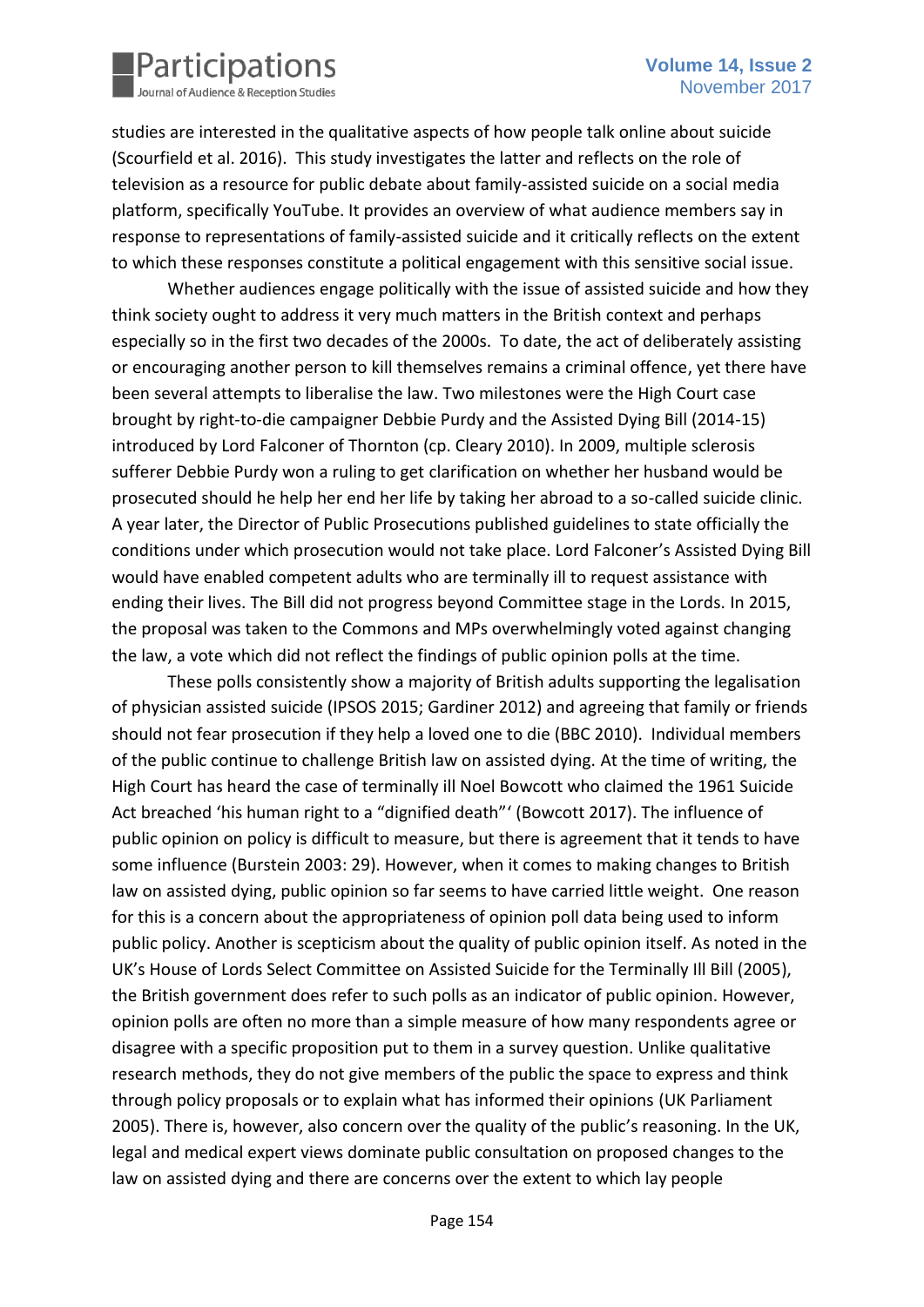

understand the legal, political and ethical complexities that a legalisation of assisted suicide would raise. This concern is not unique to the UK. It has also informed policy debate in the US and is shared by some academic commentators (Johnstone 2013: 183). Their argument is not that all lay persons are unable to comprehend what is at stake, but that they are ill informed due to their reliance on mass media for knowledge. Media coverage of assisted suicide has been described as lacking balance and nuance (Johnstone 2013; Birenbaum et al., 2006; Banerjee and Birenbaum-Carmeli, 2007). British press coverage of family-assisted suicide has been said to emphasise idyllic family relationships, ignoring frightening and uncontrollable aspects of dying, smoothing over botched attempts, and commending the actions of the dying person and those assisting them as autonomous. Press coverage has been criticised for paying only fleeting attention to opposing views and for describing assisted suicides as a decision which implicates only the person wishing to die and those helping them (Birenbaum et al., 2006; Banerjee and Birenbaum-Carmeli 2007).

A prominent example of public criticism of a fictional representation was the response to the storyline of Hayley Cropper's suicide on *Coronation Street*. 10.2 million people watched Hayley's final moments (BBC 2014). For her portrayal of Hayley, Julie Hesmondhalgh won Best Serial Drama Performance at the 2014 National Television Awards and Best Actress at the 2014 British Soap Awards. Despite such popular acclaim, public commentators raised doubts as to whether soap operas are a suitable forum to discuss this complex and socially sensitive issue. Some assisted suicide campaigners praised *Coronation Street* and its actors for their representation of assisted suicide (Press Association 2014), yet media watchdogs criticised the storyline for turning assisted suicide 'into a highly-charged, emotional issue' and failing 'to engage with the important details.' (Westbrook 2014).

Such criticism ignores the potential of the media, including media designed primarily for the purposes of entertainment, to connect people with sensitive social issues and to engage them in conversations about how society ought to address these. Empirical studies in media studies, political science and education have demonstrated this potential (Street et al. 2013; Georgiou 2012; Buckingham 1999; Barnhurst 1998). These studies provide the conceptual starting point for this paper which is that the media play a key role in shaping public understandings of what constitutes an issue of public concern. By this I mean an issue that requires a collective, public solution (Couldry et al. 2007). The media also play a key role in shaping public understanding of how this issue ought to be addressed (Street et al. 2013). Evidence of the media's socio-political function can be found in audience talk. As they discuss how the media represents the world around them, audiences position themselves in relationship to sources of power such as government and the law. They reflect on the interests of social groups and explore the social values that govern their society (Street et al. 2013; Georgiou 2012; Buckingham 1999; Barnhurst 1998). Some of this talk may be meandering and playful (Street et al. 2013), but because of its orientation to the wider public sphere it nevertheless constitutes a form of political engagement.

To date Scourfield et al.'s (2016) is the only study to empirically investigate how people talk online about representations of assisted suicide. Their analysis of Twitter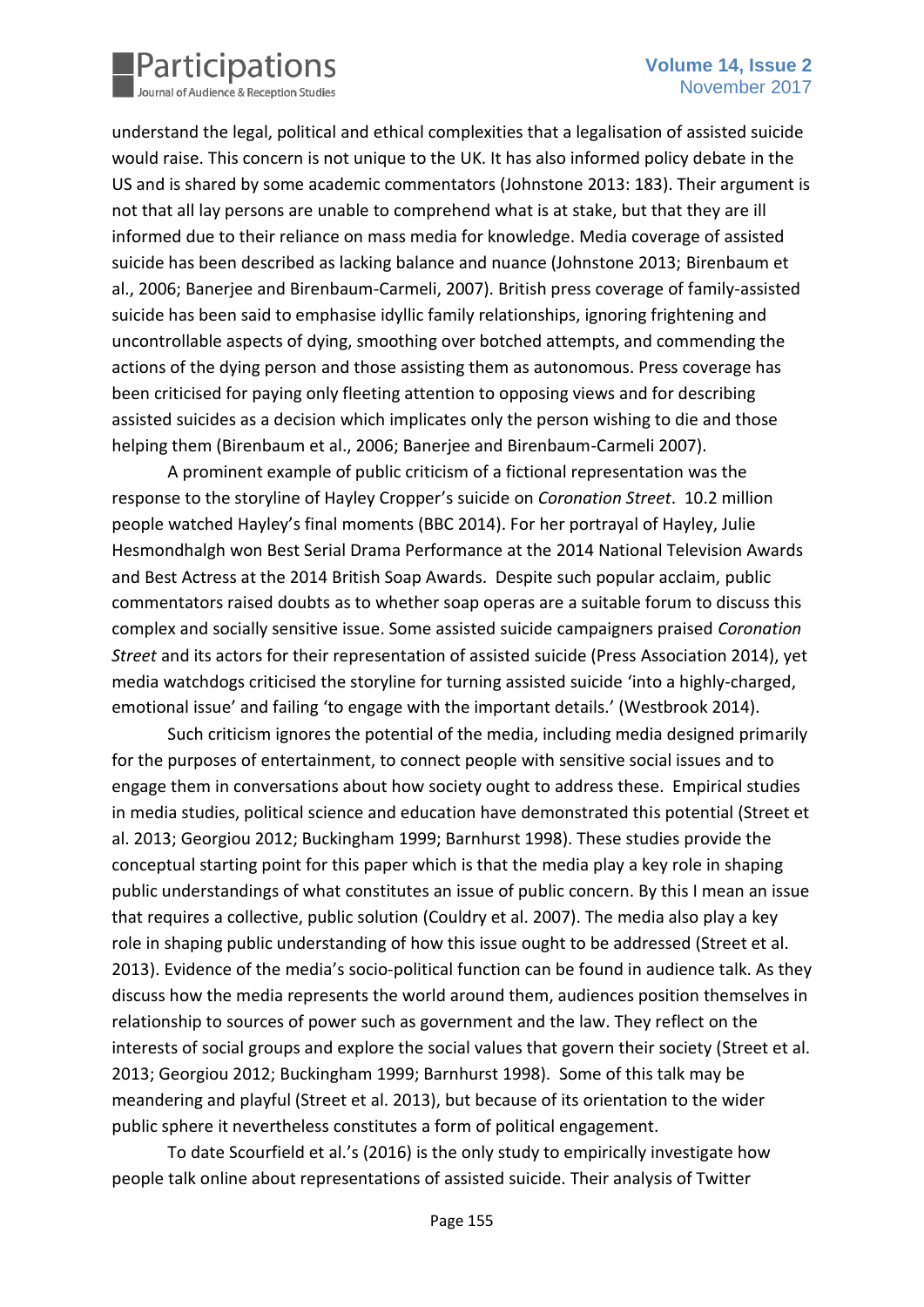

content shows six recurring categories of Tweets during the week when ITV broadcast the storyline of Hayley Cropper's suicide. After information or support, raising moral issues in relation to suicide occurred most frequently, followed by reporting of someone's suicide, flippant references to suicide, evidence of suicidal intent and memorial or condolence. These findings suggest that when they take to social media to discuss representations of assisted suicide on television, audiences may use social media 'more as a civic reactive forum than as a site for personal disclosure' and that the overall tone of their suiciderelated communication is supportive (Scourfield et al. 2016: 394). Their case-study is an important indicator of the potential representations of assisted suicide have to stimulate political engagement with the issue of assisted suicide. Scourfield et al. suggest that this potential needs to be investigated further. In this study I take this step and make three contributions to the debate:

Firstly, with the help of television genre theory, I take a focused look at the role of genre in shaping audience talk about assisted suicide. Existing research on audiences and fictional representations of assisted suicide, Scourfield et al.'s (2016) work included, does not consider whether audience responses are informed by generic conventions. Yet research on soap opera fans for example tells us that audiences come to the television text with pre-existing knowledge of characters, narrative and generic conventions of storytelling (Geraghty 1992; Brown 1994). It seems therefore likely that when audiences talk about storylines about assisted suicide in soap operas, their responses are shaped by the conventions of that genre. To draw out the specificities of audience talk about soap operas, I compare it with audience talk about another genre, television documentary. Both fictional and factual genres have been criticized for their representation of suicide. However, research on political engagement and the media traditionally has been underpinned by the assumption that factual genres, with their realist mode of presentation and mission to educate and inform are more ideally suited to provide citizens with the resources they need for a meaningful engagement with the politics of the public sphere (Street et al 2013). A comparison of fictional and factual representations of assisted suicide therefore allows the identification of genre specific characteristics of audience talk, as well as critical reflection on the role of different television genres in engaging audiences politically with the issues of assisted suicide.

Secondly, I reflect on the type of assisted suicide that is being represented and what this means for audience responses. In this study I focus on representations of familyassisted suicide, which occurs when a family member or close friend assists with an individual's wish to die (Frey and Hans 2016: 1382). Family-assisted suicide has been a recurring topic for British television, but also public debate. Storylines of assisted suicide on soap operas in the early to mid-2000s focused on family-assisted suicide and several documentaries gave portraits of terminally ill persons wishing to die. These were broadcast against the context of court cases in which members of the public, such as Debbie Purdy, sought clarification on whether their loved ones would be prosecuted should they assist with their wish to die. An analysis of YouTube comments allows for the tracing of the ways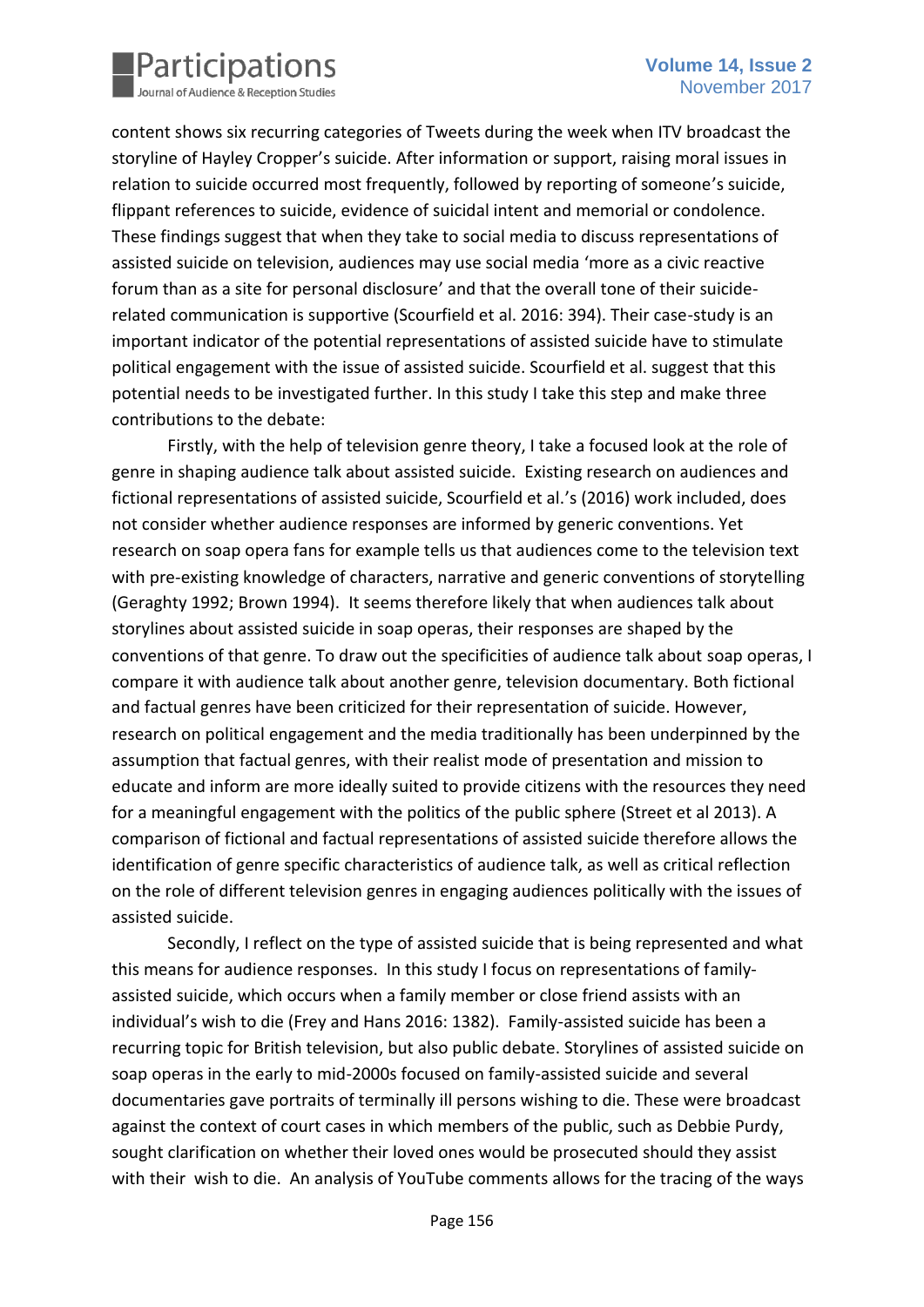

in which audiences pick up on that context and bring it to their interpretation of television texts. More generally, family-assisted suicide is of interest for an analysis that aims to reflect on the role of genre in shaping audience responses. It is an issue where audiences might find it particularly challenging to negotiate the moral questions that assisted suicide raises. The person wishing to die and the person assisting them have close personal ties. Dedicated soap opera audiences are likely to know the backstory of these ties in depth and draw on this knowledge when making judgements about the morality of family-assisted suicide.

Thirdly, I analyse comments on YouTube. Unlike Twitter, YouTube does not place a tight limit on the number of characters per comment. More in-depth and detailed conversations than on Twitter are possible. Given the nature of this social media platform, users also tend to comment on videos, in this case clips or almost complete episodes of programmes. A video, especially a fanvid created by a member of the audience selects and highlights specific scenes. A sample of user comments therefore can potentially show how audiences respond to specific elements of a television text, such as acting or music.

The three soap opera storylines focused on here are the suicides of Ethel Skinner (*EastEnders* 2000), Jackson Walsh (*Emmerdale* 2011) and Hayley Cropper (*Coronation Street* 2013). On *EastEnders*, 85 year old Ethel who is terminally ill with cancer, asks her best friend and carer Dot Cotton to help her die. After struggling with her friend's wish, Dot, a strict Catholic, helps Ethel take an overdose of morphine tablets. On *Emmerdale*, paraplegic Jackson Walsh is helped to die by his partner Aaron and his mother Hazel. Finally, *Coronation Street* featured the story of Hayley Cropper. Hayley is diagnosed with liver cancer in December 2013 and in January the following year she drinks a lethal cocktail of drugs. Her husband Roy is at her side. While strictly speaking not an example of assisted suicide, public commentary, including publicity materials published by the broadcaster ITV, framed this story in this way (e.g. ITV 2014). The three documentaries are *How to Die: Simon's Choice* (BBC2, 18 March 2016), *Terry Pratchett: Choosing to Die* (BBC2, 13 Juni 2011) and *Panorama: I Helped My Daughter Die* (BBC1, 7 February 2010). *How to Die*, tells the story of business man Simon Binner. Diagnosed with motor neuron disease and facing rapid physical decline, Simon expresses his wish to end his life in a suicide clinic. The documentary accompanies Simon up until his last moments and features interviews with his family and friends who emotionally and morally struggle with his wish. *Terry Pratchett: Choosing to Die*  is presented by the late Sir Terry Pratchett, an author and outspoken right-to-die campaigner who was diagnosed with Alzheimer's in 2007. In this documentary Pratchett reflects on how he might choose to end his life. He talks to and witnesses the death of Peter Smedley, a motor-neuron disease sufferer who dies by suicide at a Swiss assisted dying clinic. *Panorama: I Helped My Daughter Die* tells the story of Kay Gilderdale, who in 2010 was charged with attempted murder after helping her daughter Lynn die. She assisted her daughter, who suffered from myalgic encephalopathy after Lynn had tried but failed to die by suicide. The documentary explores whether the law on assisted dying should be changed and features arguments from both side of the debate, including the views of right-to-die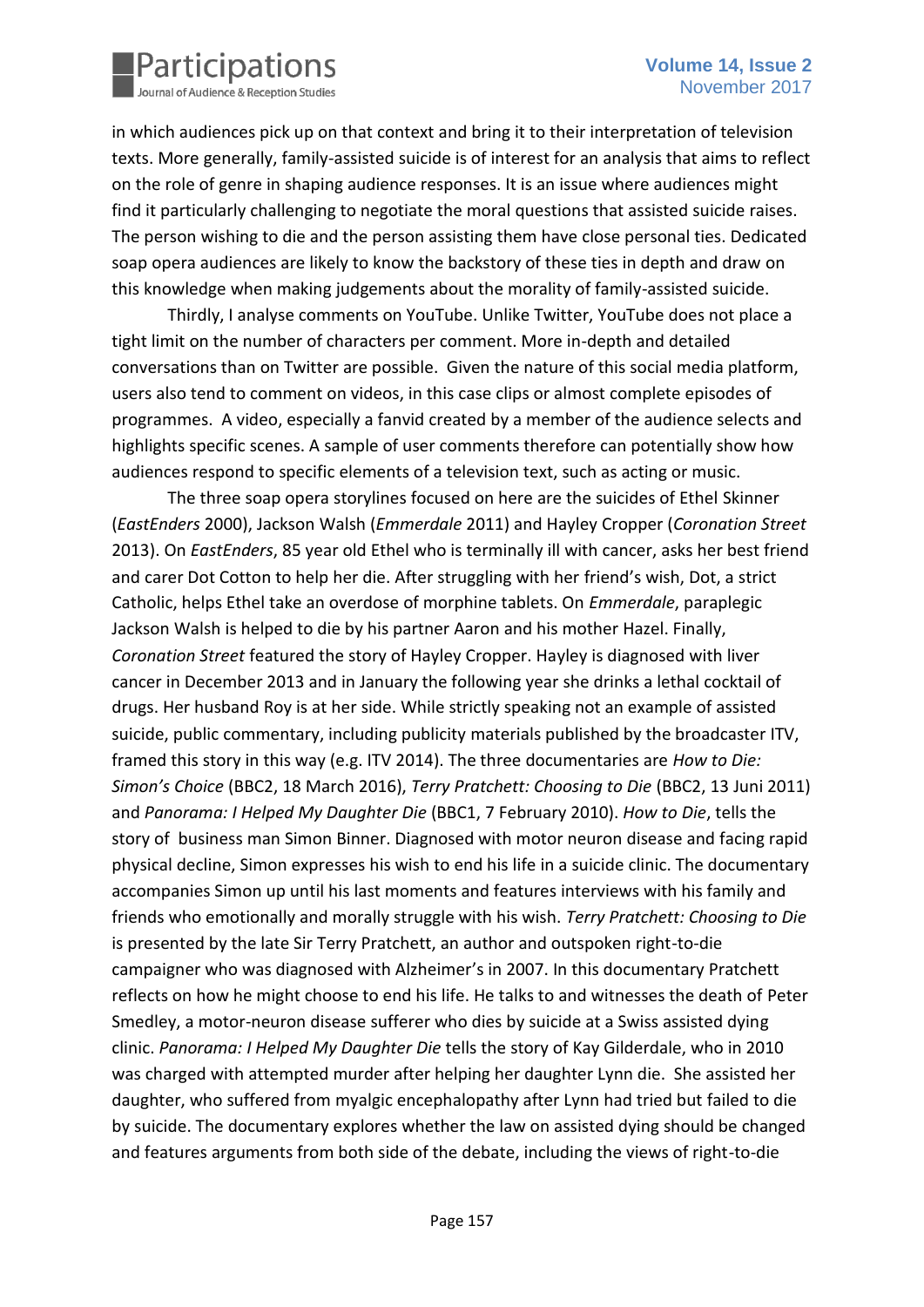

campaigner Debbie Purdy and Baroness Campbell Surbiton, a critic of attempts to legalise assisted dying.

## **Method**

I collated a sample of audience talk using the YouTube search engine. To collect my corpus of data, I started with a keyword search combining 'assisted suicide' with the name of the soap opera or documentary (e.g. 'Emmerdale AND assisted suicide'). I then included in my sample all user comments under every video which either had clear references to assisted suicide or death in its title or which showed scenes from the three documentaries or soap opera storylines. The links of videos I had identified through my initial keyword search often led me to other relevant videos and comments, which I also included in my sample. The collection of my sample therefore was driven by YouTube's 'logic of feed' (Gibson 2016: 633), a combination of YouTube's search algorithm that directs data feeds based on previous keyword searches and the work of YouTube users who title, describe and tag their videos (ibid.). In total, I identified 38 relevant videos. The majority of videos were uploaded by members of the public, but the sample also included videos from the BBC, including BBC News and the *EastEnders* YouTube channel, as well as a video from Entertainmentnewsubc, a commercial provider of entertainment news. There were different types of fan videos, or 'fanvids', ranging from mostly unedited clips from a soap opera or documentary to a video which used the popular 'Hitler's Downfall' meme to announce the storyline of assisted suicide on *Emmerdale*. The videos I identified had between 385 and 674,948 views and between 1 and 971 comments. The talk that emerged across the different sites did not constitute a group conversation with all members being present at the same time. In some cases there was a gap of several days, weeks and even years between postings, but several users responded to the comments of others. For my analysis, I included a total of 2200 comments in my sample: 1324 comments on documentaries and 876 comments on soap operas.

## **Political engagement with family-assisted suicide**

Across the sample, there is clear evidence of audience members commenting on familyassisted suicide as an issue of public concern. Such instances of political engagement are more frequent in comments on documentaries than they are in comments on soap operas. Comments with a clear public orientation fell into seven thematic categories: autonomous choice; assisted suicide as relief; justice; protection of vulnerable persons; sanctity of life; religion; law and politics. Comments in these categories address assisted suicide as an issue of public concern in at least one of the following ways: They suggest whether assisted suicide should be socially and/or legally accepted and propose which values ought to carry weight in public debate.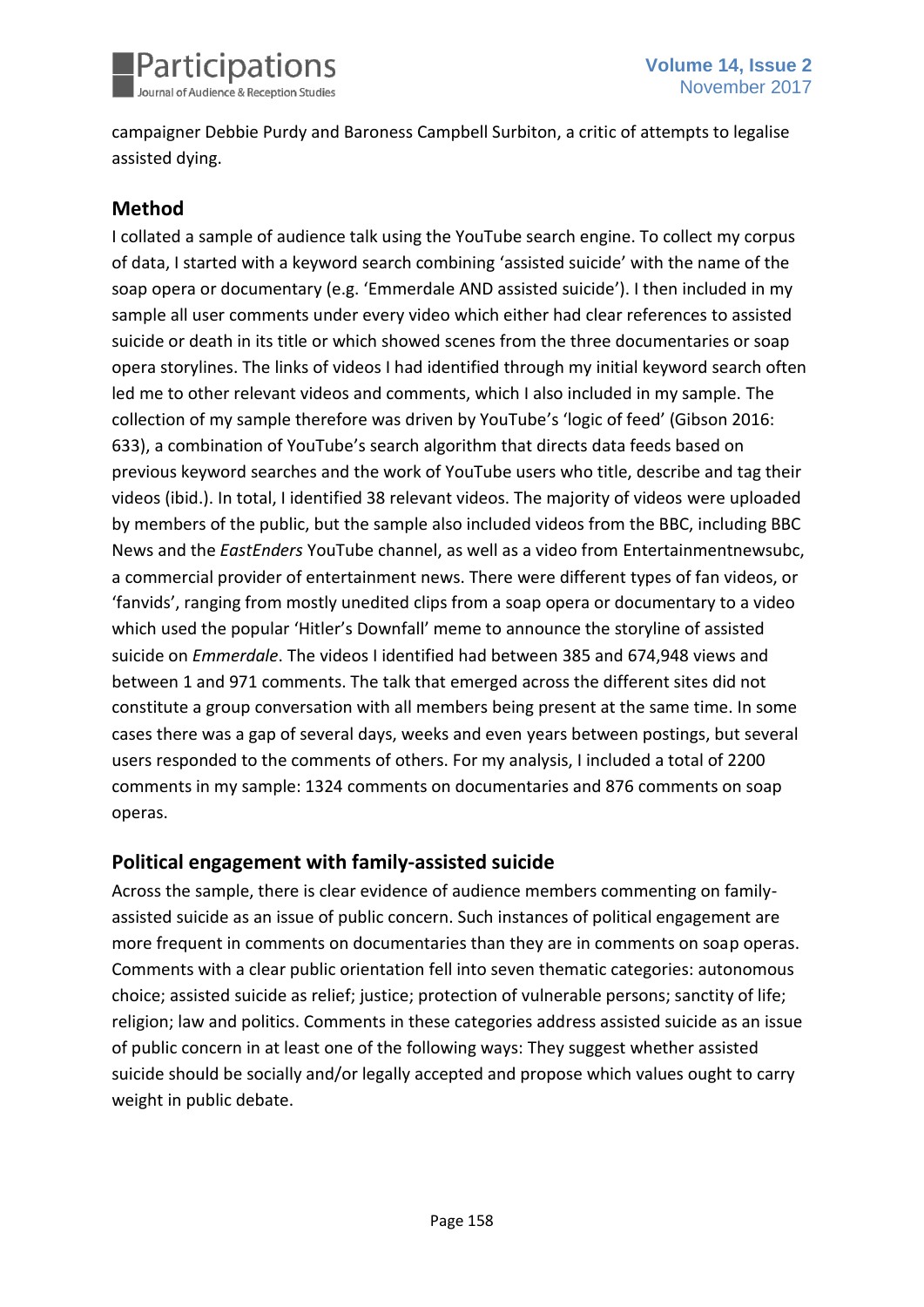

## **Table 1:** Themes

|                               | <b>Responses to documentaries</b> | Responses to soap operas |
|-------------------------------|-----------------------------------|--------------------------|
| <b>Themes</b>                 | containing that theme             | containing that themes   |
| Autonomous choice             | 18.1%                             | 0.3%                     |
| Religion                      | 16.5%                             | 0.0%                     |
| Protecting vulnerable persons | 9.8%                              | 0.5%                     |
| Relief                        | 6.7%                              | 0.2%                     |
| Law or politicians            | 5.9%                              | 0.7%                     |
| Sanctity of life              | 5.9%                              | 0.1%                     |
| Justice                       | 4.5%                              | 0.0%                     |

## *Autonomous choice*

The most frequently occurring theme across all comments on documentaries, but only a very small number of comments on soap operas, was that of assisted suicide as a matter of individual, autonomous choice. The theme alludes to a 'right to die', which has its 'theoretical basis in the idea that an individual should be able to decide the time and manner of his or her own death, either by herself or with the aid of another if she so chooses'. This idea was central to legal challenges to the 1961 Suicide Act which occurred in or around the time period the documentaries in my sample were broadcast. For example, in 2008 Debbie Purdy challenged the Director of Public Prosecutions (DPP) to issue an offencespecific policy statement identifying how he would exercise discretion in deciding whether to prosecute under section 2 of the 1961 Suicide Act. Central to her challenge was the claim that to deny suffering individuals the assistance to end their life would interfere with Article 8 of the European Convention of Human Rights which protects the right to personal autonomy and self-determination. In 2009 the court affirmed the right to self-determination and ordered the DPP to issue an offence-specific policy, which was published in 2010 (Clearly 2010: 290). When they asserted the idea of assisted suicide as a right that must be respected, some audience members showed awareness of legal frameworks or the role of politicians for policy change. However, this awareness did not go further than statements about the legality of assisted suicide or complaints about politicians lacking the courage to vote on the issue (*How to Die*, comment 322). None mentioned specific court rulings or legal challenges, such as the one brought forward by Debbie Purdy. Audience members simply asserted the existence of a right to make autonomous decisions over one's life, or referred to the law or government in the broadest of terms, as the following examples illustrate:

Euthanasia needs to be revisited everywhere. In this case I totally agreed with what they did. People should have the choice instead of suffering<sup>1</sup>. (*Panorama*, comment 215)

Yes I agree that it should be our choice but travelling to a strange country doesn't appeal to me at all . Palliative care should be so good that people don't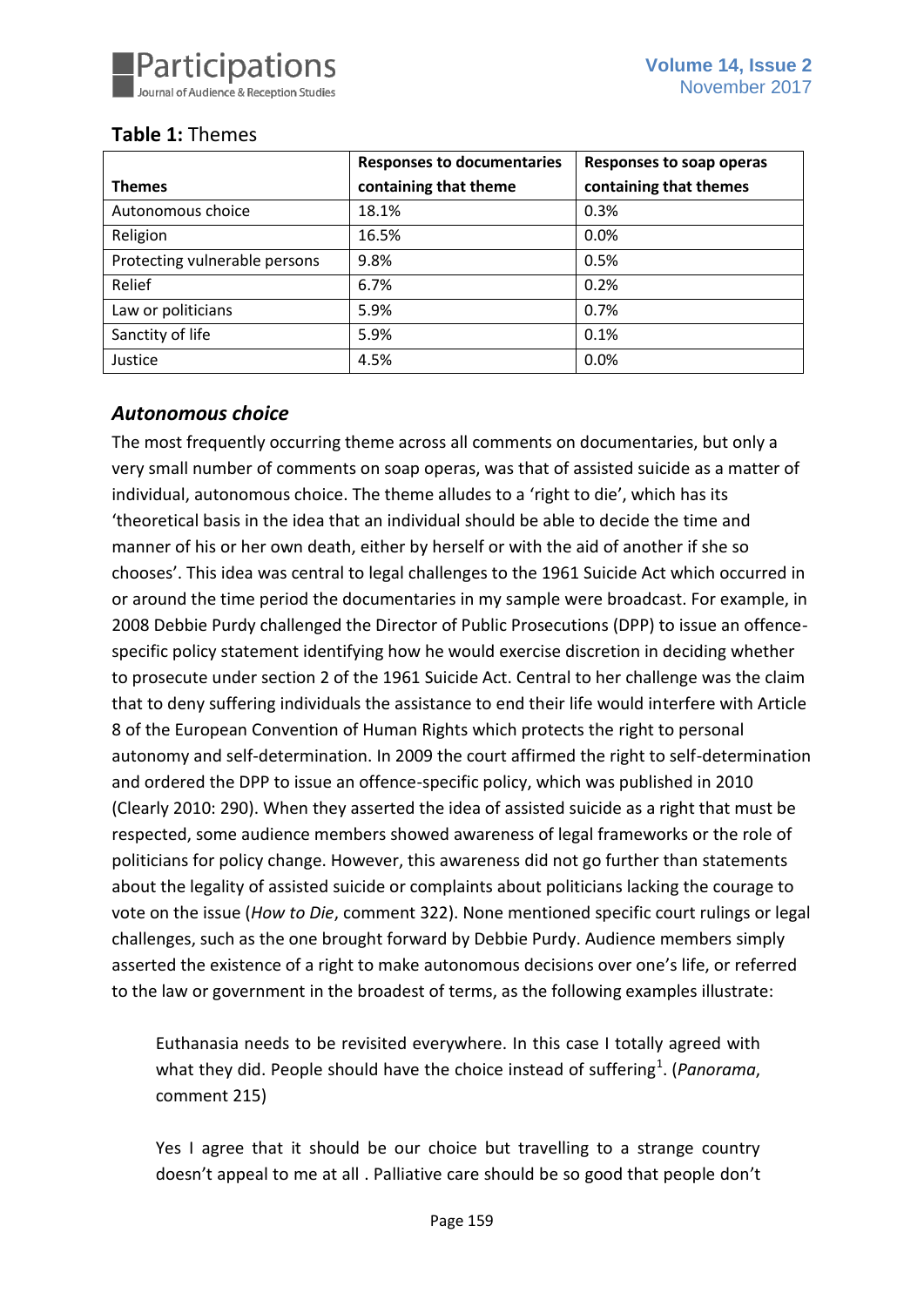

need to end their lives or assisted suicide should be legal in your own country. (*How to Die*, comment 61)

## *Relief*

When asserting the right to die several audience members suggested a moral imperative to relieve pain and people's entitlement not to suffer unnecessarily:

I agree also. I mean sshe was so poorly and as se said she was not gonna be able to move or speak. How can people live like that. Everyday would just be torture. If people feel they can't live that way, it's their choice if they want to die, with or without help. (*EastEnders*, comment 2077)

I do pet therapy for end of life patients. Life is precious untils it no longer is...worth living. Waiting can be torture for the patient and family. Simon's illness progressed over a period of 10 months. When there is time i.e. between diagnosis followed by unrelenting decline, the partner and family have time to adjust. Much of the grieving is done during that period as the come to accept death as better than waiting longer than needed or wanted. His life; his choice. (*How to Die,* comment 4)

By linking assisted suicide to a person's health status, these audience members stipulated qualifying circumstances to a person's right to personal autonomy. This tension was evident also in policy debates at the time. While the final DPP guidelines place emphasis on the motives of the assister, the draft guidelines, published in 2010 for public consultation, placed emphasis on the physical status of the individual who had been helped to die. Evidence of terminal illness or physical disabilities weighed against prosecution (Clearly 2010: 291).

## *Justice*

Audience members engaged politically with the issue of family-assisted suicide and evoked themes which were prominent in public debate at the time. However, as the previous example suggests their arguments were not always in themselves coherent and logical. This lack of coherence could be observed in arguments about individual autonomy, but it also showed in comments that suggested that assisted suicide is a question of justice. Central to this argument of justice, which was only put forward in comments on documentaries, is the notion that people are entitled not to carry a disproportionate burden of suffering that others do not have to endure or are not prepared to endure. An example, frequently used by right-to-die campaigners, is the so called 'Fido analogy' (Johnstone 2013: 106-107). It is illustrated in the following examples: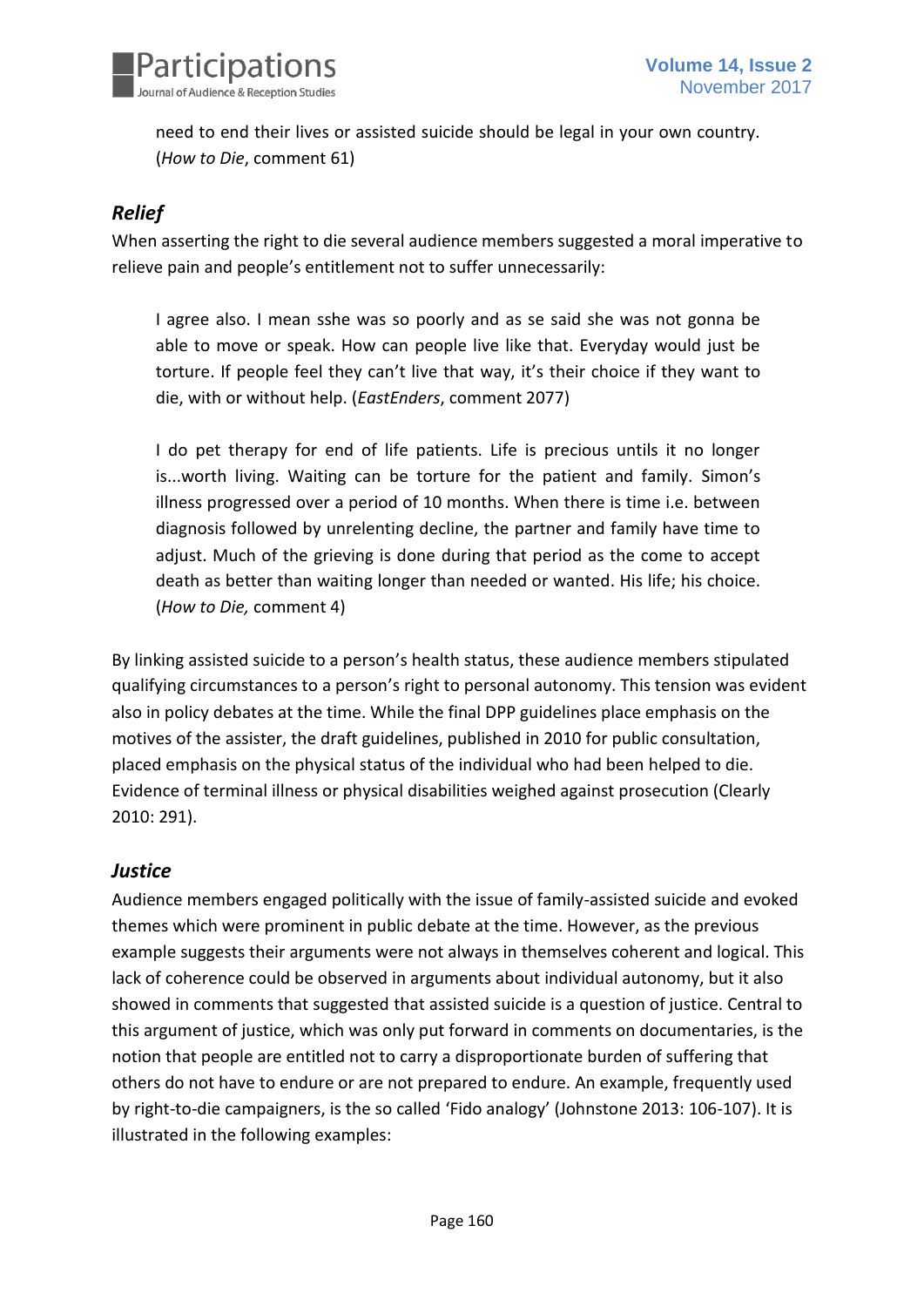

Until you can stand with her heart, having given up16 years of her life, watching, waiting, knowing that your child is suffering and has chosen of her own freewill to end their torment and misery, then you know nothing. I find it appalling that we can end the suffering of a cat or a dog but not allow that same humane end to a human. How much pain and indignity are you willing to live with before you want the same option? Just pray you will never have to live a week in my wheels, and find out. (*Panorama*, comment 228)

As a species, we provide this blessing to our pets, to save them from suffering... And yet so many out there can't seem to comprehend that passing on in this way is what a lot of people want... If I had to choose a way to die, this is how I would want to go... Surrounded by those who love me, in peace, and with no pain... Bless you who help those who can't help themselves... (*Terry Pratchett*, comment 673)

The argument that is presented here relies on an improper analogy, which occurs when 'a property that applies to one category of things is applied without proper justification to a second category of things on the grounds that those two categories are similar in some way' (van Hoof et al. 1995, cited in Johnstone 2013: 103). The analogy that is being put forward in this case is that human beings are sufficiently similar to pets to justify assisted suicide or (in the case of the pet) euthanasia, in instances of intolerable and irremediable suffering (Johnstone 2013: 207). Underpinning this argument is the notion that euthanizing pets is in all cases morally just. This assumes that assisted suicide (or euthanasia) should be available for both humans and animals because their lives are sufficiently similar (ibid.). Animals, however, clearly do not enjoy all the privileges humans do (Singer 1976) and there is no evidence to suggest that animals in all cases experience euthanasia as positive, peaceful and pain free.

## *Personal experience*

Improper analogies are a linguistic strategy to explain, but also to embellish and strengthen arguments. Another strategy, used to the same effect are references to personal experiences of death or illness. 4.4% of documentary audiences and 1.3% of soap opera audience disclosed their own personal health status or that of a close relative or friend. Some of these references to health or death helped to explain or strengthen arguments on assisted suicide, but also to assert the audience member's personal authority on the subject:

it's pathetic the way a regime ( US govt.) allows abortions , but denies a persons right to die "their way " ....i watched my father die of colon cancer he was on hospice at his home ...but my mother had a fall , broke her hip & we found then she had lukemia , and within 48 hrs . she was given an Over Dose of morphine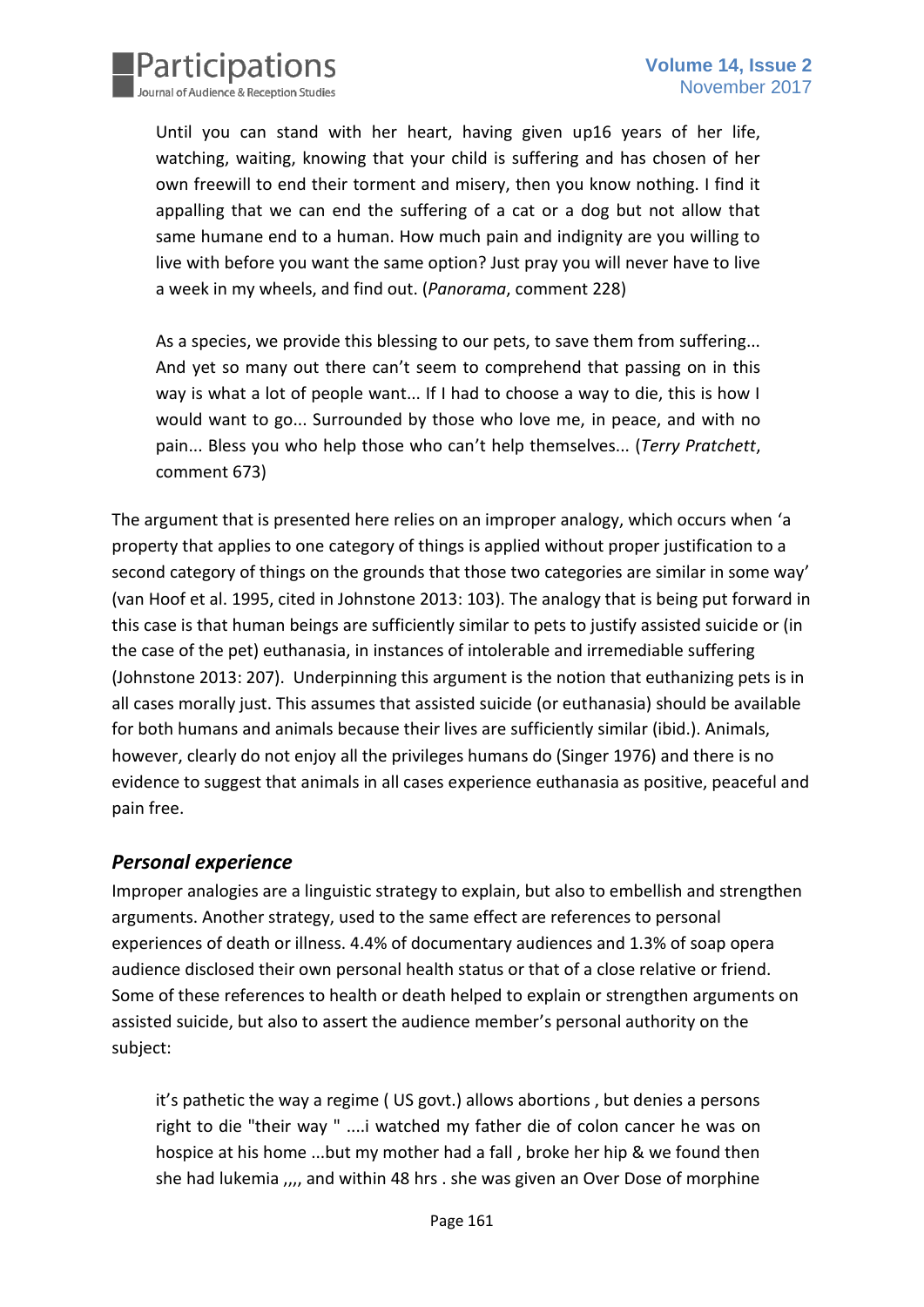

....Ie . myself & the hospital euthanized her .......this is co contradictory ....but they wouldnt allow my father that way of dying .. (*How to Die*, comment 65)

Other audience members drew on personal experience of love to make a political argument about assisted suicide. These comments were particularly frequent in responses to the story of Kay Gilderdale in *Panorama: I Helped My Daughter Die* where audience members asserted their authority by claiming personal expertise in the true meaning of parenthood:

As a parent I would never help my child commit suicide.. This is totally wrong whatever the circumstances.. Mothers just don'tdo this... (*Panorama,* comment 229)

## *Protection of vulnerable persons*

Media coverage of suicide, including assisted suicide has been criticised. British press coverage of assisted suicide has been said to pay only fleeting attention to arguments against legalisation and for constructing a hegemonic view of family-assisted suicide as unproblematic and as a decision which implicates only the person wishing to die and those helping them (Birenbaum et al. 2006; Banerjee and Birenbaum-Carmeli 2007). Studies which highlight this lack of balance in media coverage tend to explain the significance of their findings with the suggestion that the media are key agents in shaping public opinion. While in my sample there were more comments in direct support of assisted suicide, there were also opposing views. Several audience members, including documentary audiences and soap opera audiences, suggested society's duty to protect its vulnerable members.

Some evoked the so-called 'slippery slope' theme, an argument which is firmly established in pro-life campaigns. Proponents of this argument suggest that allowing the few people who wish to have a legal assisted suicide to do so would lead to a situation where the categories of eligible people would be widened and pressure to opt for assisted suicide would mount on vulnerable groups, such as terminally ill or old and frail people (Yuill 2013: 32):

I not for it, but I wouldn't judge anyone who makes that choice. Once you've made that choice and carried it out there's no going back. You can't say; "Oops. Actually this was a bad choice.", it's final. I would be worried if it was made legal as it could be a slippery slope in to people being made to end their life. People are being made to believe they are just a product of evolution and therefore not worth anything if they can't be an active contributor to society. "I don't want to be a burden." Pain can not be used as an excuse for assisted suicide as there is sufficient pain relief available these days that can make your last few days comfortable. (*How to Die,* comment 347)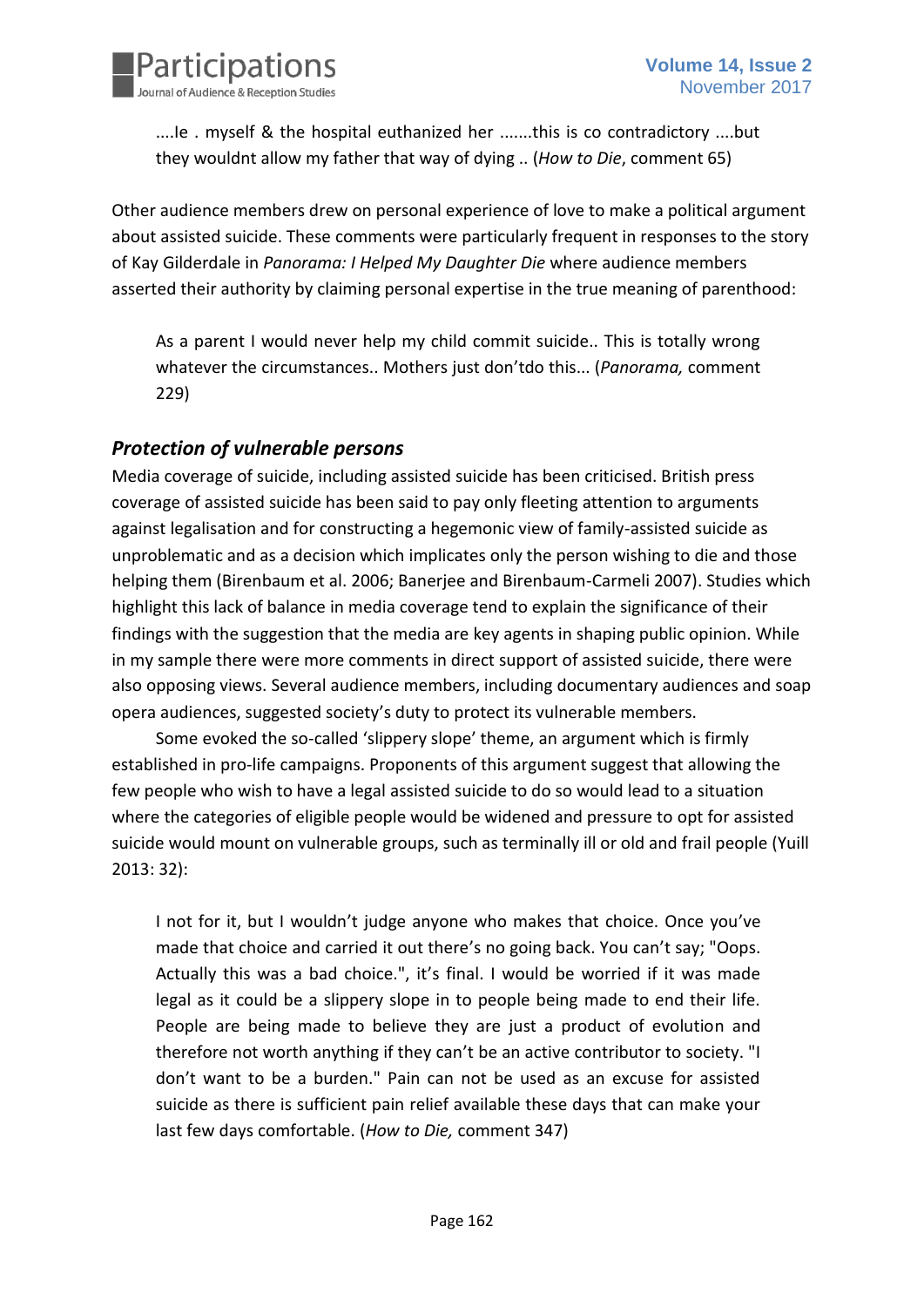

[username] I think to legalize it would have it;s benefits, but people may take it out of control. for example you could murder someone then say 'oh they wanted to die' or force them to think it. It has it's good points and bad pints, I think they should only leagleise is if they assess someones condition and dig deeper into each case x x x (*EastEnders*, comment 2051)

As the last examples show, some who argued against the legalisation of assisted suicide also indicated that the desire to die might be unnecessary, given the availability of effective symptoms management and palliative care. Others suggested that this desire might be irrational or 'silly':

this is WRONG !!!!! i can't believe that people actually agree with this !!! she just chose the easy way out !!! what ever the reason was it's definitely not enough to agree on suicide !! like the lady said it's really dangerous and it opens the doors to other people to die for the silliest reasons and no one would be able to stop them !! we should not interfere with natures work !!! (*Panorama*, comment 245)

Arguments like this deny persons wishing to die their status as autonomous beings. As in the last example, some audience members strengthened their challenge to individual autonomy by referring to a higher power, in this case nature, which holds the sole right to give and take life.

## *Sanctity of life*

The idea that life is sacred and that the protection of human life is a collective value society must uphold is central to pro-life campaigns around the world (Johnstone 2013: 70). Audience members evoked this idea with and without references to their religious believes:

what is wrong with you people?! Helping someone to commit suicide is MURDER! (*Terry Pratchett*, comment 687)

Dot ... MURDERER (*EastEnders*, comment 2148)

This story may sound right to people what this lady did ! But to the eyes of The Lord JESUS it is against his commands , no one has no right to take another ones life ! God is the one who has all authority to take anyone's life ? This lady needs to repent and ask for the forgiveness of her daughter death, other wise she will face future consequences when she dies. (*Panorama*, comment 219)

## *Religion*

References to religion were a frequently occurring theme across the sample of comments on documentaries. Soap opera audiences did not evoke this theme, even though the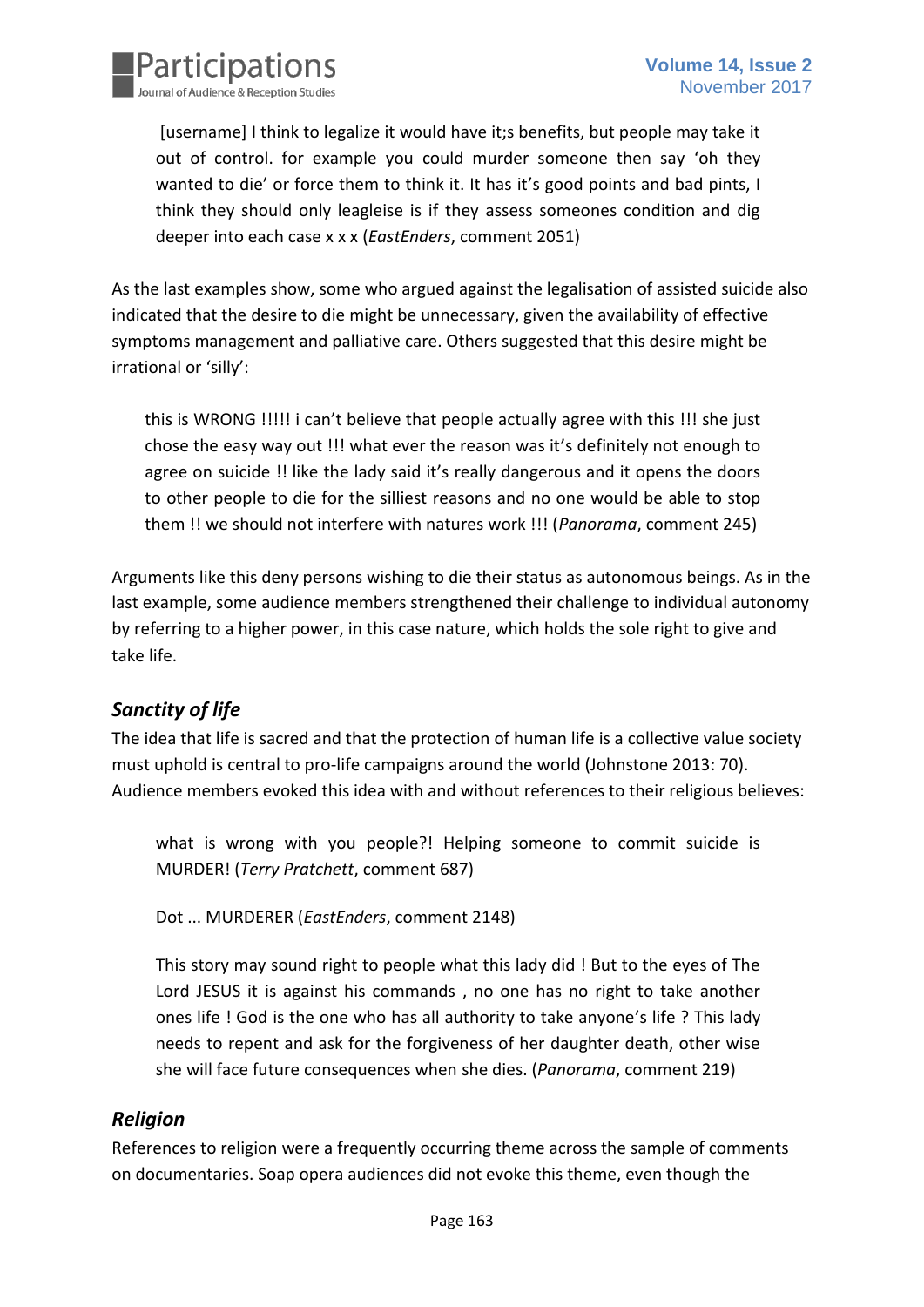

*EastEnders* storyline directly addressed the difficulties a religious person such as Dot might have with a loved one's wish to die. Documentary audiences used references to religion to support arguments against the assisted suicide, but they were also part of debates on whether religious beliefs should influence the values by which all members of society must abide. While some audience members were outspoken about their faith, others sought to undermine religion based arguments by questioning the existence or benevolence of God:

If God existed, this man would not have suffered from a disease to begin with. Fuck religion. (*Terry Pratchett*, comment 574)

[username] evolution takes years. And evolution is still happening. If you took a science course in your life you would probably start questioning your 'God's' existence. You don't know if God exists you just want to believe that. Everyone has their own beliefs and you should at least not force your religion in other people's lives. Maybe there is no God or maybe there is.. But what if he's not as good as you think he is? (*How to Die*: comment 19)

# *'Off topic' and offensive talk*

While I found clear evidence of political engagement with the issue of family-assisted suicide, many audience members did not address the issue at all. Examples include audience members asking for advice on where they might be able to download a complete soap opera episode, complaining about their difficulties uploading content onto YouTube, comments about the quality of fanvids and exchanges of specialist soap opera knowledge and comments aimed at shocking the online community, so -called trolling.

|                                       | <b>Response to</b> | Response to soap |
|---------------------------------------|--------------------|------------------|
|                                       | documentary        | opera            |
| <b>Personal attack</b>                | 14.8%              | 1.9%             |
| <b>Personal emotion</b>               | 8.2%               | 29.1%            |
| <b>Real love and friendship</b>       | 5.4%               | 5.4%             |
| YouTube, downloads, music             | 5.1%               | 6.1%             |
| <b>Trolling</b>                       | 2.0%               | 4.6%             |
| <b>Praise of fanvid</b>               | 0.6%               | 15.3%            |
| <b>Criticism of fanvid</b>            | 0.3%               | 0.8%             |
| <b>Realism of fictional narrative</b> | 0.0%               | 23.9%            |

## **Table 2:** Responses

Comments like these needs to be interpreted against the context of the social media platform YouTube. YouTube is a platform designed for the sharing of videos. Talk about the quality and availability of videos was to be expected. Similarly, it was not surprising to find a large number of comments, in particular across the sample of documentary audiences, in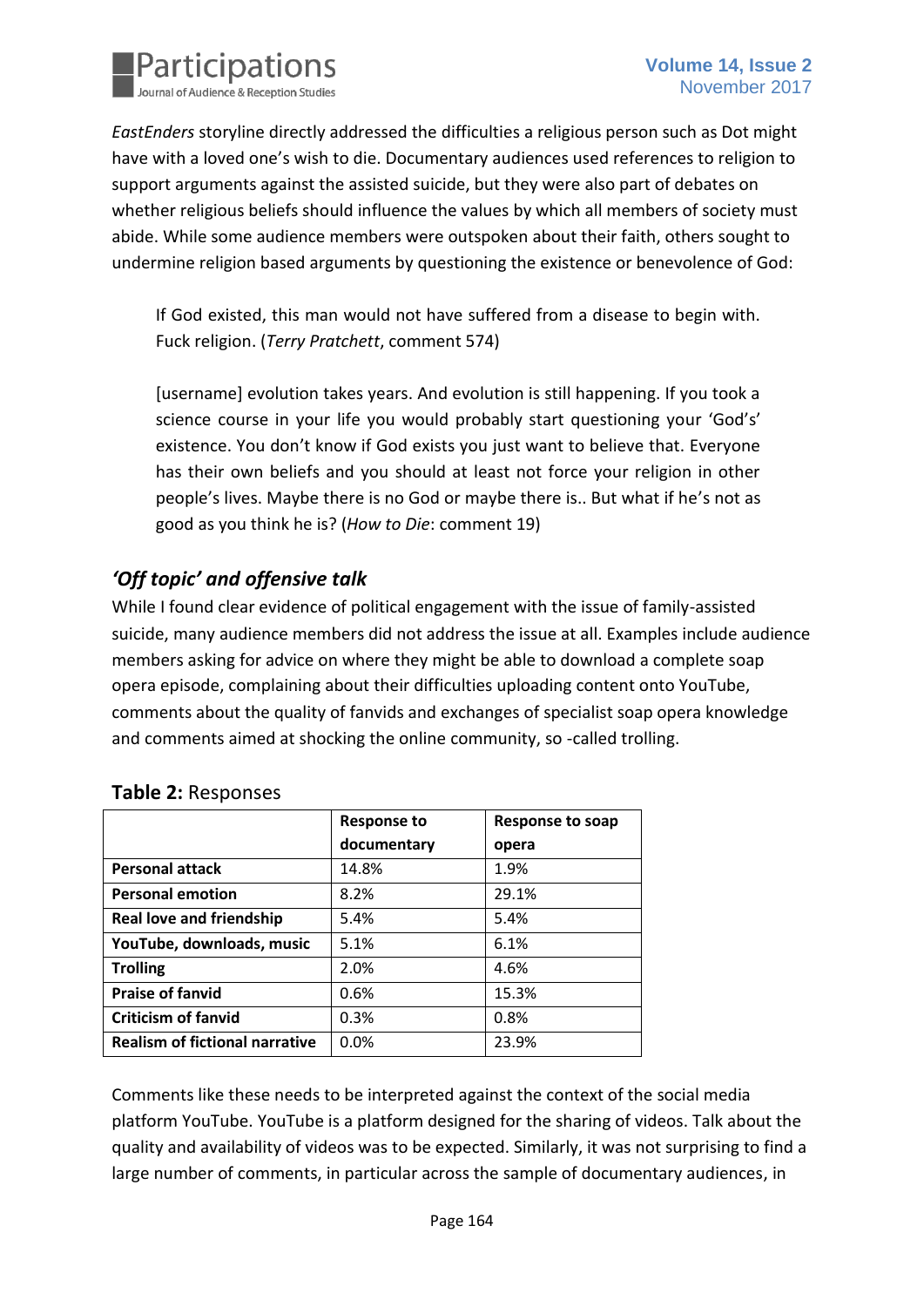

which audience members attacked or cast doubt on the character and credibility of another audience member, rather than the form or content of their ideas:

shutup idiot (*Terry Pratchett*, comment 1171)

Ur fuckin disgusting & obviously u don't have a girlfriend since ur getting off on old people dying... Ur weird... Lol loser... Try getting some pussy... WEIRDO (*Terry Pratchett*, comment 404)

The rhetorical strategy of attacking the character of a person is common in public debates about assisted suicide (Johnstone 2013: 115). However, abusive language is also a characteristic that has been observed across a range of social media sites (Hmielowski et al. 2014). It is not exclusive to YouTube or the topic of family-assisted suicide.

'Off-topic' talk occurred most frequently in the sample of responses to soap operas. Comments were shaped by the generic conventions of soap opera culture. The most frequently occurring themes within that category were comments about the quality of fanvids, expressions of emotional responses to videos, exchanges of soap opera knowledge and discussions of realism.

Amazing as per usual, you definetly have a gift when it comes to these videos, you always manage to move you and you always put the best scenes together in the best way, well done!! X (*Emmerdale*, comment 1616)

awwwwwwwwwwwwwwwwwwwwwwwww I cant stop crying waaaaaa (*Coronation Street*, comment 1337)

Just a heads up, Aaron is back on Emmerdale and there is another storyline. And there are moments where Jackson comes to my mind in the way that this storyline is heading, but there has been no mention of jackson yet, so we shall see, but I hope that the writers have a good plan for him this go around. (*Emmerdale*, comment 1670)

When discussing whether a narrative was 'realistic', audience members worked with more than once concept of 'realism'. This is perhaps not surprising. Constructions of realism have been a key focus in work on British soap operas in particular and it has been argued that they have a tradition of offering more than one type of narrative realism (Geraghty, 1991: 20-21). Examples include judgements about the extent to which narratives were emotionally engaging (cp. Ang 2005) and comparisons of representations of romantic relationships and the 'real world':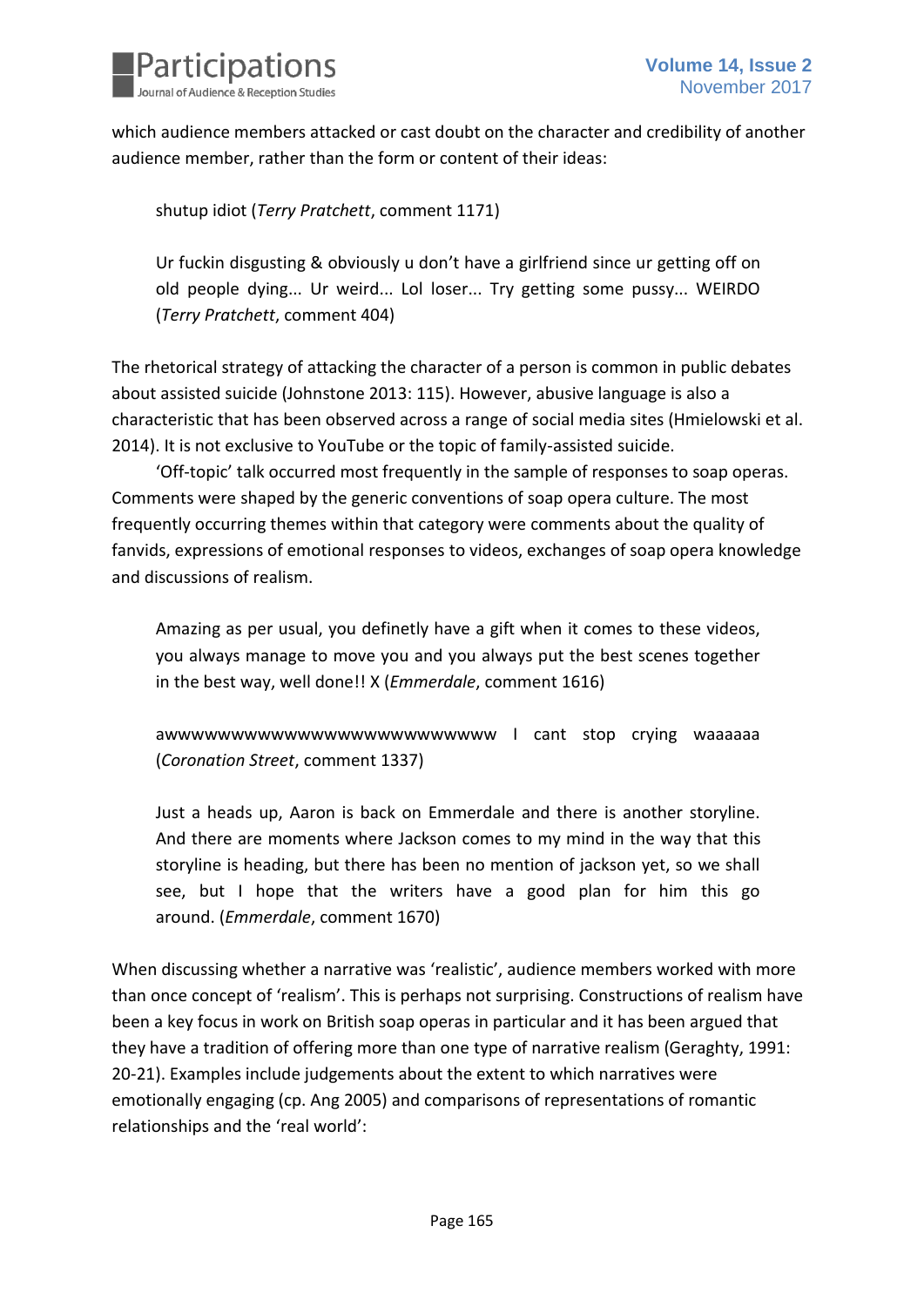

Good God, that wasn't sad at all! ..not in the slightest!? And the second Corrie's tacky theme tune ripped through the scene, any emotion was lost completely. The producers obviously didn't give a shit about the character of Hayley, or they would've cut the theme tune and played the credits in silence, like every other main character who died. Loada shit. (*Coronation Street*, comment 1374)

Guys------people can have a very strong relationship and be deeply in love without all the kissing and cuddling. I know cause I've been there... (*Emmerdale*, comment 1849)

Comments like these were to be expected, given the genre of the television texts to which these audience members respond. Melodramatic excess, emotions and the amassing of information about the fictional world of soap operas are key pleasures this genre offers to its audience (Brown 1994). Dedicated soap opera fans actively engage in secondary sites, such as fanzines, fan gatherings, or electronic messaging boards to acquire and share knowledge about narratives, about production processes and actors (Bird 2003; Bielby et al. 1999). Historically television critics have undervalued the aesthetic qualities of soap operas, not least due to the association of soap operas with melodramatic excess and emotions. By making soap operas and their pleasures a topic worthy of public talk, soap fans assert their right to pleasure and challenge the culture that marginalises their tastes (Brown 1994: 116). Similarly, in fan studies we can find the argument that the sharing of alternative narratives may be understood as a political act as audiences challenge the relationship of power between audiences, producers and writers (Bielby et al. 1999). When the audience members in my sample told each other how much a video had made them cry, or when they shared spoilers about upcoming episodes, they engaged in a form of cultural politics. Yet many of these 'off-topic' conversations clearly did not constitute a political engagement with the issue of family-assisted suicide.

## *Relevance of 'off-topic talk' for political engagement*

However, upon closer inspection it emerged that genre specific talk is nevertheless central to understanding those moments when fans *did* engage with family-assisted suicide as an issue of public concern. The generic conventions of the genre informed discussions of what constitutes an appropriate response to family-assisted suicide and judgements about the morality of family-assisted suicide.

29.1% of comments on soap operas described feelings of deep sadness. Yet there were a small number (4.6% of comments) of trolling attempts. For example, one soap opera fan jokingly asked who had eaten Ethel's birthday cake, others talked about masturbation, or made homophobic allusions to the story of Hayley Copper's transgender identity. Several of these attempts to disrupt the emotional tone of the community and its expressions of sadness, were directly challenged, however: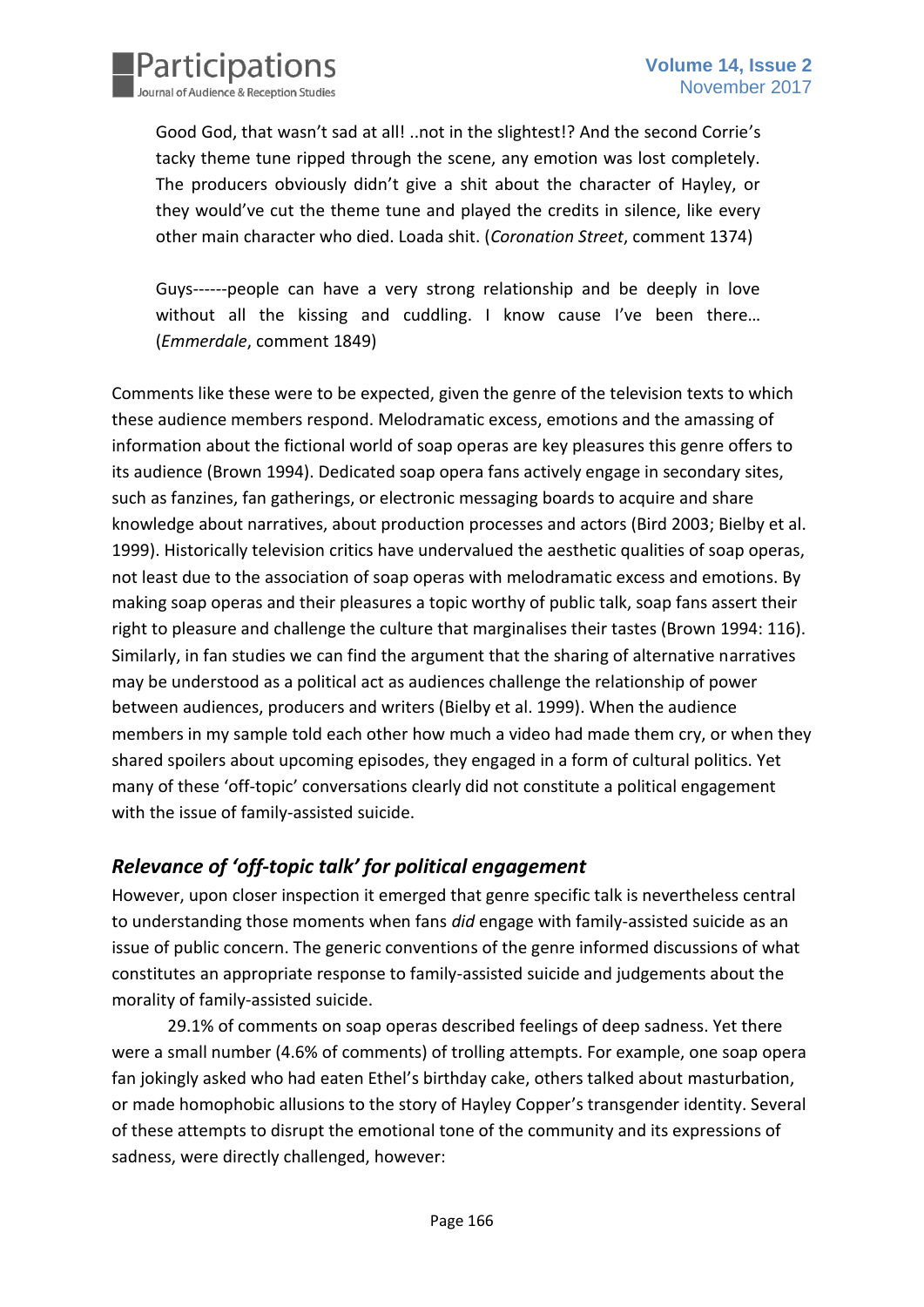

This is the saddest think I've ever watched! Do you really think its appropriate to ask who ate the cake? Don't you think it's a little disrespectful to people who were upset by this clip? It is also rather mean to call people that find this video cry babies because they pass no judgement on your for being heartless do they? No, thought not. (*EastEnders*, comment 2047)

It goes to show you really can wank over anything (*Coronation Street*, comment 1364)

You are fucked up (*Coronation Street*, comment 1365)

A key characteristic of fan communities engaged in collective mourning of a television character or a 'real life' actor, is affective alignment. The audience members in my sample affirmed emotional excess as a key marker of soap opera culture. Yet unlike the audiences in other studies (Brown 1994), they marginalised laughter and playfulness. As Seale observes, in all cultures, mourning rituals follow socially prescribed scripts of what is deemed appropriate behaviour for those who have been bereaved. These can be experienced as helpful but also as coercive (Seale 1998: 198). Some fans rebelled against the normalisation of sadness and were marginalised. Others disciplined themselves, like this fan who first declared that 'Dot is a piece of cheese' (*EastEnders*, comment 2128), but then in a follow-up posting apologised for having made a 'disrespectful' comment: 'A heck. Just realised what this video is about now.. I feel disrespectful..O…o.' (*EastEnders*, comment 2066). Challenging the thesis that modern society is death-denying, writers such as Walter et al. (2000) have argued that death is rarely ever absent from public discourse and social media have become a site where 'communities of mourning can be sourced and support for bereavement created' (Gibson 2016: 642). Yet the media also play a key role in negotiating what constitutes a good, unexpected, or extraordinary death. They also help normalise cultural norms of public mourning (Harju 2015). It was in those moments, when fans discussed appropriate and respectful mourning that they engaged with more than soap opera's culture of emotional excess. By exploring the social values that govern public understandings of death, they engaged with family-assisted suicide as an issue of public affairs.

The soap opera audiences in my sample judged each other's responses to familyassisted suicide, but also the morality of persons involved. They drew on their knowledge of the fictional world of the soap opera and its characters to support their judgements. For example, one fan criticised Hayley Cropper as 'selfish' for wanting to die in the presence of her husband Roy who, in the opinion of this fan, does not have the emotional constitution to go through such a traumatic experience:

Ahh poor Roy I don't think he will go with this he is goin to have a break down at some point I hate Hayley for doing that to Roy and fix and everyone she is a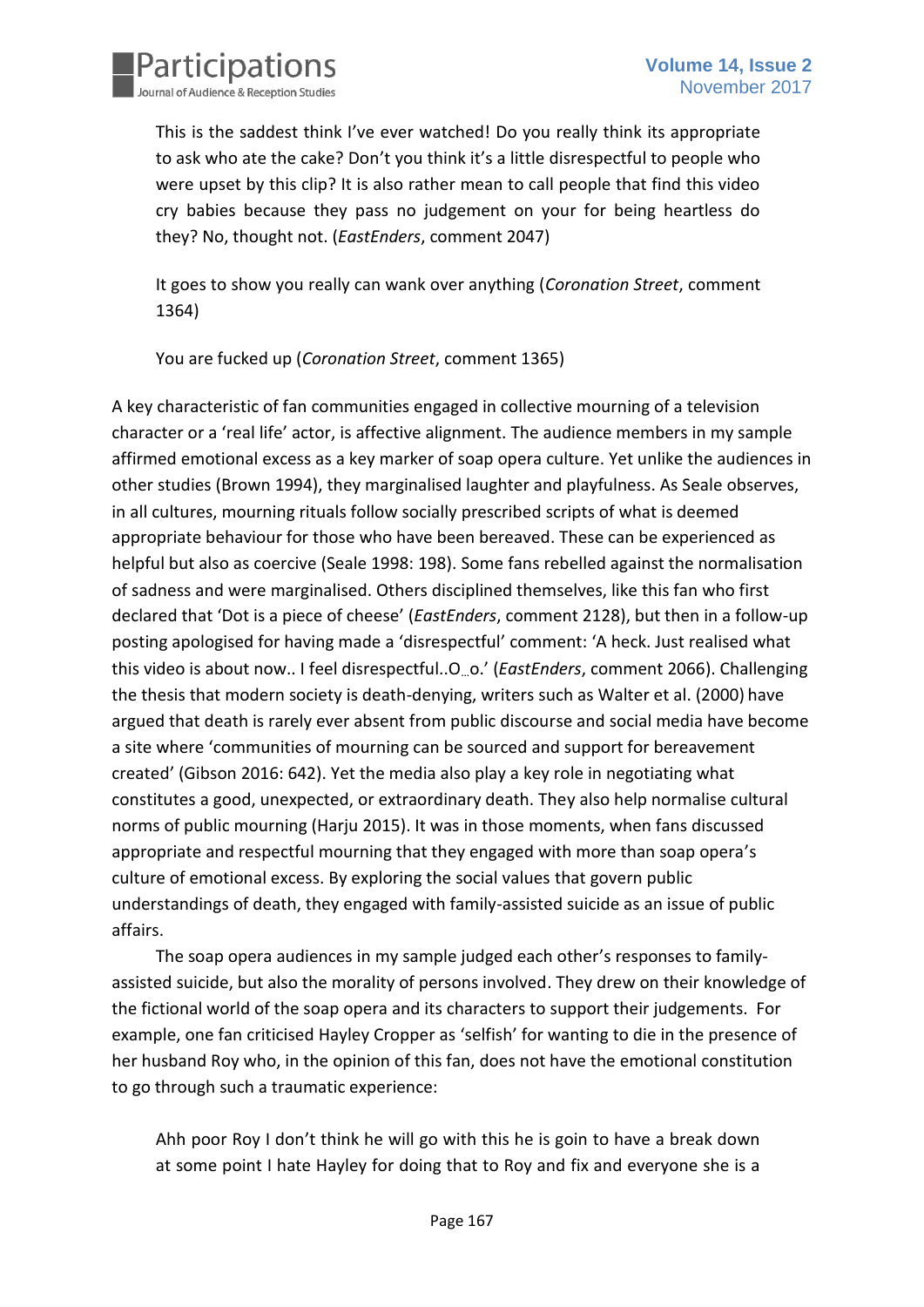

selfish cunt / cow she took an over dose o drugs that she drank right in front of Roy who can't handle stuff like this selfish pig (*Coronation Street*, comment 1588)

Documentary audiences too passed judgement on persons involved in family-assisted suicide, including the persons wishing to die and those assisting them. As for soap opera audiences, a concern raised by documentary audiences was whether the wish to die was selfish, but also how family members responded emotionally to the death of their loved one.

those fuckig woman! even in a moment like that, and after all that what was said in between the smedleys, his wife has concerns to get into trouble for assisting suicide!a loving and supporting woman would sit down next to her husband automatically! this woman probably convinced him to do it rather sooner than later so she can enjoy his money! and check out the gesture of the old bitch with the poison! how pushy she acts so he drinks the poison and than denies him a sip of water at the end. her expression changes after he final drinks that stuff into relief! she is the angel of death this old cunt! she is a true serial killer and belongs in jail! (*Terry Pratchett*, comment 385)

Research investigating public attitudes to family-assisted suicides indicates that lay persons are more likely to support assisted suicide if family members or friends are supportive of their loved one's desire to die (Frey and Hans 2016). This suggests that they recognise how the desires and decisions of the person wishing to die are enmeshed with those of their loved one. Across my sample, audience members highlighted the importance of such emotional ties. They looked to the television text for evidence to support their judgement of whether family members and friends were truly in love, but also whether their desire to die or response to a request for assistance was an act of love. Evidence of love informed their judgements of the morality of the persons involved:

Very touching. It's a blessing we have this option. she seemed a bit distant but sometimes people act different when hurting..maybe She was distancing herself. (*How to Die*, comment 35)

Whoever thinks this woman deserves these murder charges is an ignorant and close-minded idiot, that bitch in the wheelchair pisses me off, life is ours, these people stick by their laws like some mighty powerful god made them, this woman wanted to keep her daughter but she was not selfish and thought about her daughters feelings before her own, who would want to live bed ridden for the rest of their lives after years of it already. Bless this lady she did the right thing. FUCK THE SYSTEM. (*Panorama*, comment 206)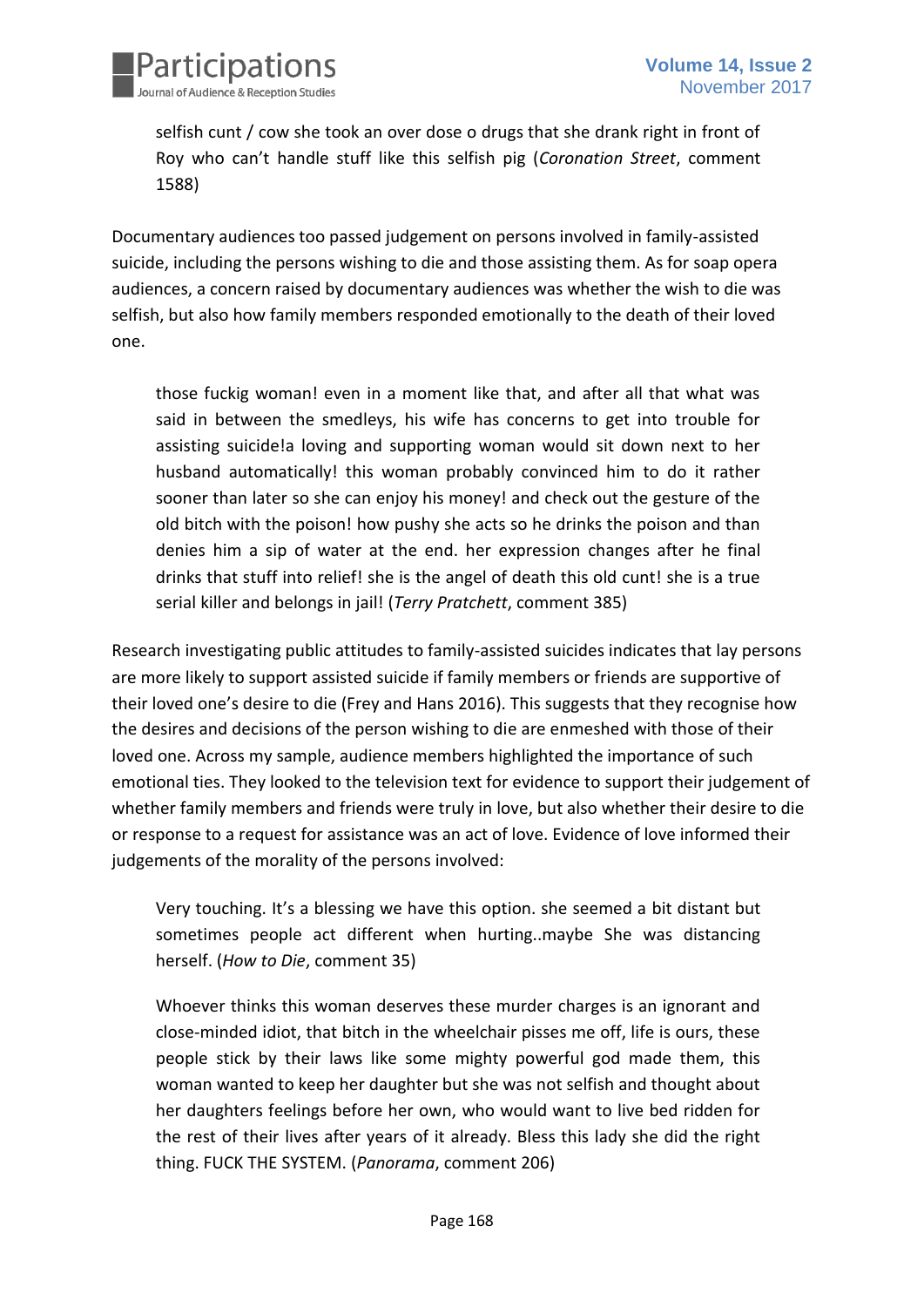

Whether the persons involved in the assisted suicide truly love each other or not is a key concern for both documentary and soap opera audiences. Yet dedicated soap opera audiences follow a character's development over many episodes, and have detailed knowledge of their relationships. When debating the moral issues that family-assisted suicide raised, soap opera audiences, unlike documentary audiences, can draw on their specialist knowledge to inform their judgement about the true depth of characters' relationships:

Watched it for about the 50th time and still had to run and get the tissues! Aaron is just so ..\*sighs\* I don`t know, can`t even describe it but "there is only one thing worse than being here with you when you die, is not being here" just breaks my heart everytime. I don`t care if they kiss or not, if you watch the whole storyline you do notice how deeply they are in love, the looks, the smiles and Aaron did kiss him in public in the hospital. (*Emmerdale*, comment 1850)

Soap opera audiences did not engage politically with the issue of family-assisted suicide as often as documentary audiences. However, they clearly had an advantage when it came to balancing the emotional and moral questions that family-assisted suicide raised. Soap opera audiences drew draw on their often substantial back-catalogue of knowledge of characters' personal relationships and feelings to decide the morality of family-assisted suicide.

#### **Conclusion**

Across my sample there were clear differences in how soap opera audiences and documentary audiences responded to representations of family-assisted suicide. Documentary audiences engaged each other in political talk about family-assisted suicide more often than soap operas audiences. They addressed family-assisted suicide as an issue of morality and of justice. Yet these audiences often adopted an aggressive tone, attacking each other's intellect and character. Soap opera audiences, in contrast, primarily seemed to be concerned with maintaining a supportive fan community by exchanging soap opera knowledge and praising each other's fanvids. They rarely engaged with family-assisted suicide on a political level. When they did, they were concerned with defining socially acceptable ways of responding to death and stressing the importance of love and friendship for moral decision making.

These differences were perhaps to be expected. Documentaries historically have been associated with education and information. An authoritative tone and objective stance were considered key markers of the genre. In highly deregulated and commercialised television markets, documentaries compete against a range of other programmes and need to attract audiences (Kilborn and Izod 1997: 218) and it has been argued that in response to this pressure the genre had to adapt. Hybrid genres, such as reality television, docudramas and docusoaps have been identified as markers of a shift towards entertainment (Evans 2015; Kilborn 2003; Winston 2000). For public service broadcaster BBC, however,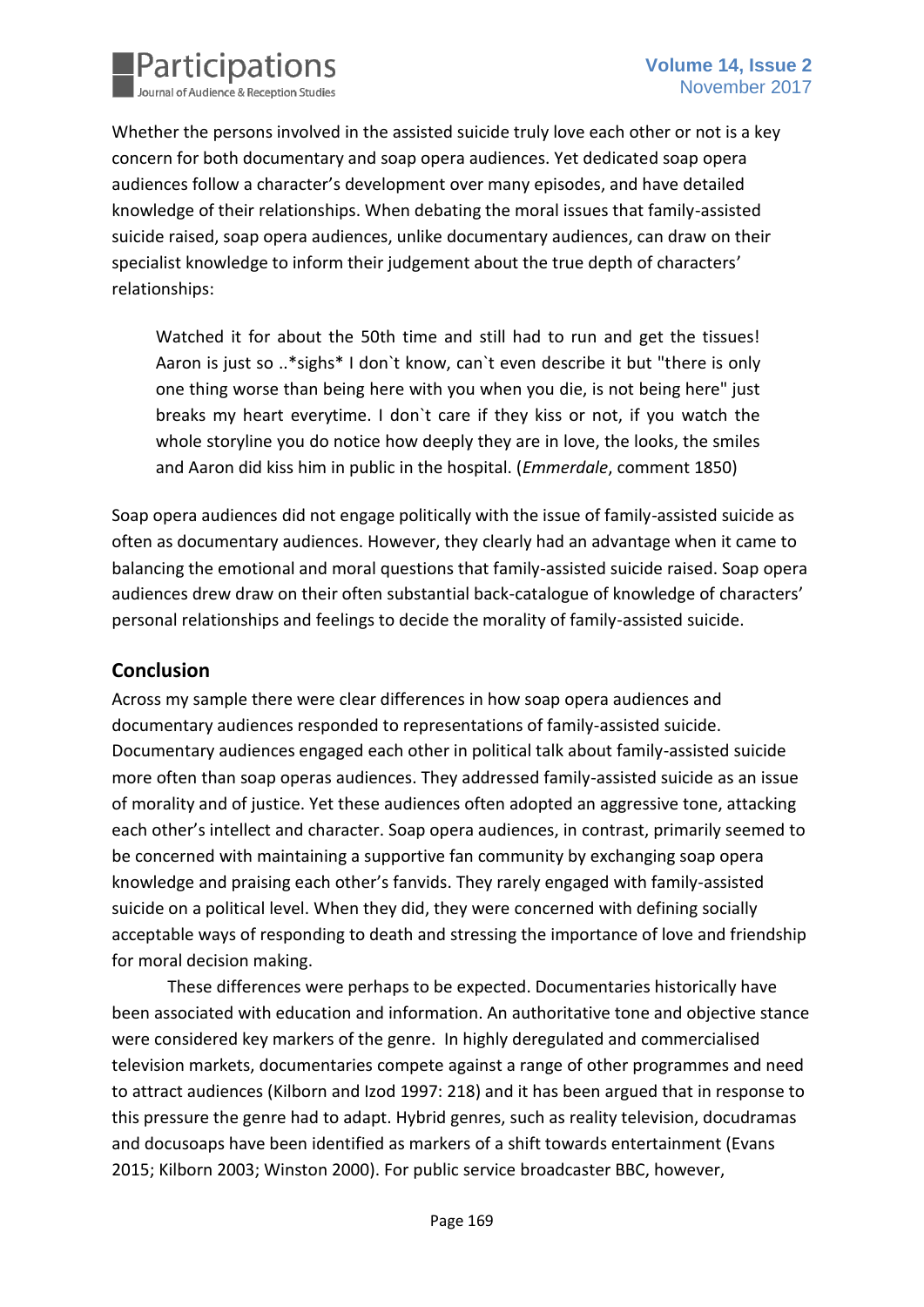

documentaries remain central to its civic mission (BBC 2017; Sørensen 2014; Winston 2000) and for the BBC's television audience factual programming remains a key source of information. BBC television audiences associate the BBC with quality and objectivity and they look to the BBC to represent the nation and its diverse social groups (BBC 2014). It is therefore perhaps not surprising to find that when they comment on extracts of BBC documentaries online audiences engage with the main topic of these documentaries, in this case family-assisted suicide. Similarly, the aggressive tone many documentary audience members chose to adopt was perhaps to be expected. Audience responses to a particular genre cannot be explained with reference to one variable (Kilborn and Izod 1997: 229), however, there is evidence to suggest that gender plays a role in how audiences engage with the documentary genre. In reception studies, men have expressed a 'strong preference for 'realistic/factual' programmes' (Morley 1992: 162), which could be interpreted as an assertion of their gender identity by way of rejecting genres and modes associated with femininity, including fiction, fantasy and emotionality (ibid.). Moreover, empirical research suggests that for audiences the tone of BBC documentaries is personified by an older, middle class and often male persona (BBC 2014: 24). It can be argued then that BBC documentaries create a space for the assertion of heterosexual masculinity. This gendered culture then may be exacerbated online where, as feminist researchers have suggested, trolls tend to be white, middle-class males (Mantilla 2013: 563). The abusive language used by a few may then have a 'spillover effect' and trigger a chain of offensive language (Kwon et al. 2017). This was reflected in my sample. Many abusive comments posted by documentary audiences were gendered, such as when audience members accused each other of 'not getting enough pussy'.

In contrast, soap opera audiences worked hard to construct a community of equals. They praised each other's fanvids, shared specialist soap opera knowledge and their emotional responses. Historically, cultures of sharing, emotional excess and the celebration of seemingly 'trivial' (read 'non-political') knowledge were associated with femininity and patriarchal capitalist society undervalued the aesthetics of soap operas because of this. Yet to audiences, these supposedly feminine cultural practices are a key source of viewing pleasure (Bird 1993). The soap opera audiences in my sample protected and celebrated these pleasures. This did mean that they comparatively rarely engaged with family-assisted suicide as an issue of public affairs. However, their culture provided a safe space for political talk. They created a community of support and trust and it was from this community that a tentative exploring of family-assisted suicide emerged.

The quality of this talk is unlikely to satisfy those critics who wish to see the public engage in serious, well informed and rational debate about family-assisted suicide. They will, I expect, argue that there is too much talk about 'trivial' matters such as upcoming storylines. However, I expect, that they will not be satisfied with the quality of comments on documentaries either. Many comments were very short, many arguments were incoherent and seemed to be typed out and uploaded without much reflection. Many were offensive. The role of online responses to documentaries and soap operas for a public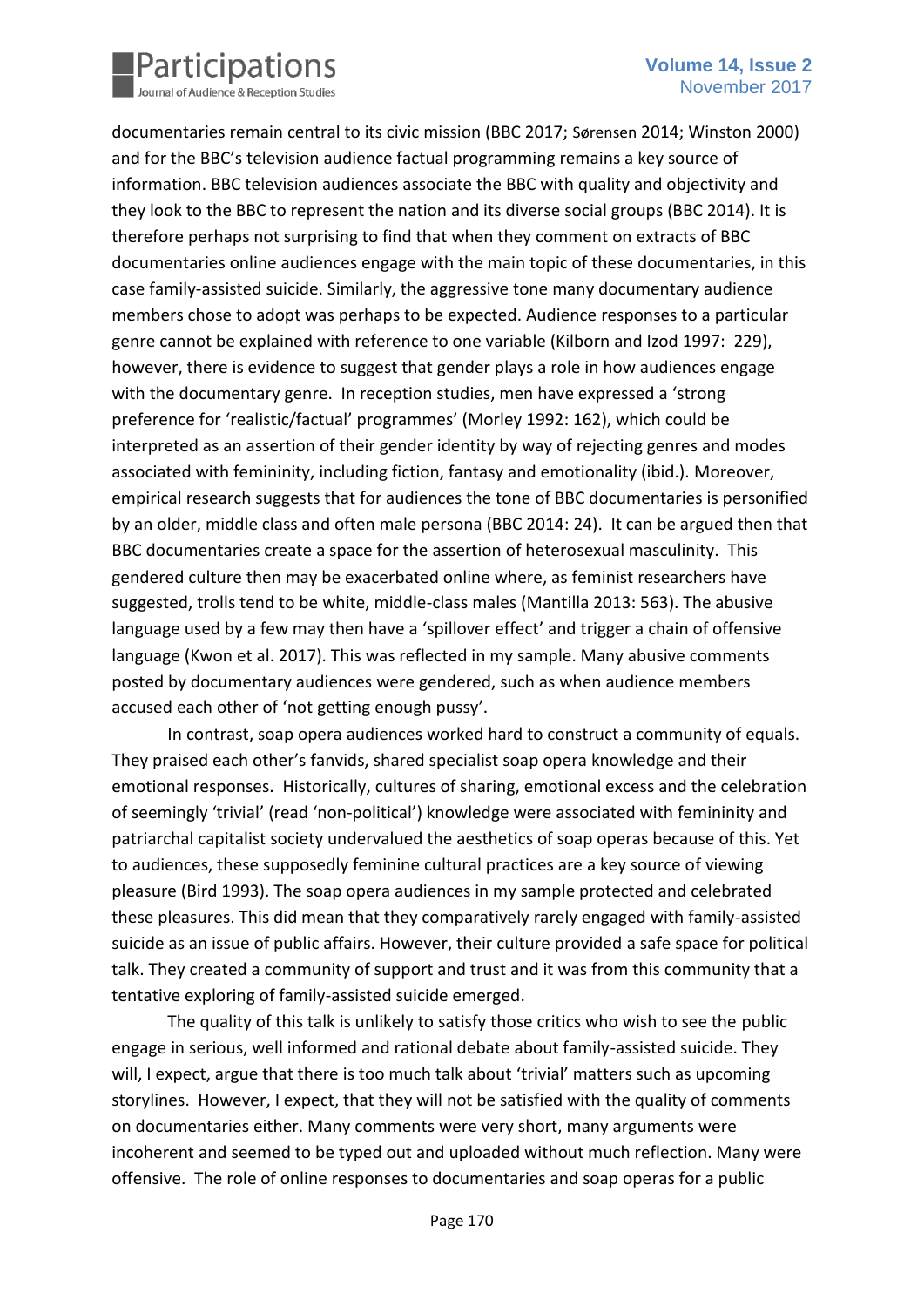

debate about family-assisted suicide, however, should not be rejected straight out of hand. As the findings of this study have shown, television has potential as a resource audiences can use to engage politically with the issue of family-assisted suicide. Their political talk may be very tentative, but to audiences television offers a way into a political engagement and connects them with family-assisted suicide as an issue of public affairs. The findings of this study also show the benefits of looking at online talk as a way of gauging public attitudes towards public opinion. Online fora such as YouTube provide a platform for unsolicited public talk about this sensitive social issue. Documentaries and soap operas offer scenarios of family-assisted suicide. The findings of this study have shown that when they take to social media, audiences respond to these scenarios and judge the cases with which they are confronted. Their responses may be very immediate and not the result of long informed reflection. Some audience members may get tangled up in the logic of their own argument. Yet what online talk about documentaries and soap operas offers is an insight into the issues that matter to members of the public, but also the questions they struggle with when trying to make sense of a sensitive issue that they clearly recognise as socially important.

## **Biographical Note:**

Dr Sanna Inthorn is Senior Lecturer in Society, Culture and Media at the University of East Anglia. Her research explores the role of the media in social and political marginalisation. Her current projects focus on aging, dying and care. Contact: [S.Inthorn@uea.ac.uk.](mailto:S.Inthorn@uea.ac.uk)

## **References:**

Ang, I, *Watching Dallas: Soap opera and the melodramatic imagination*, London: Routledge, 2005. Banerjee, A. and Birenbaum-Carmeli, D, 'Ordering suicide: media reporting of family-assisted suicide in Britain', *Journal of Medical* Ethics, 33, 2007, pp. 639–642.

- Barnhurst, K G, 'Politics in the fine meshes: Young citizens, power and media', *Media, Culture & Society*, 20, 1998, pp. 201–218.
- BBC (2017) 'BBC Annual Report and Accounts 2016/17' [www Document] URL [https://downloads.bbc.co.uk/aboutthebbc/insidethebbc/reports/pdf/bbc-annualreport-](https://downloads.bbc.co.uk/aboutthebbc/insidethebbc/reports/pdf/bbc-annualreport-201617.pdf)[201617.pdf](https://downloads.bbc.co.uk/aboutthebbc/insidethebbc/reports/pdf/bbc-annualreport-201617.pdf) (visited 16/08/17]
- BBC (2014) 'BBC Trust Review of News & Current Affairs' [www. Document] URL [http://downloads.bbc.co.uk/bbctrust/assets/files/pdf/our\\_work/news\\_current\\_affairs/audien](http://downloads.bbc.co.uk/bbctrust/assets/files/pdf/our_work/news_current_affairs/audience_research.pdf) [ce\\_research.pdf](http://downloads.bbc.co.uk/bbctrust/assets/files/pdf/our_work/news_current_affairs/audience_research.pdf) (visited 14/08/17)
- BBC (2010) 'Poll shows public support growing for assisted suicide' [www Document] URL [http://news.bbc.co.uk/panorama/hi/front\\_page/newsid\\_8487000/8487768.stm](http://news.bbc.co.uk/panorama/hi/front_page/newsid_8487000/8487768.stm) (visited 14/08/17)
- Bielby, D., Harrington, C. and Bielby, W, 'Whose Stories Are They? Fans' Engagement with Soap Opera Narratives in Three Sites of Fan Activity', *Journal of Broadcasting & Electronic Media*, 43(1), 1999, pp. 35-51.
- Bird, E. L, *The Audience in Everyday Life: Living in a Media World,* Routledge, 2003.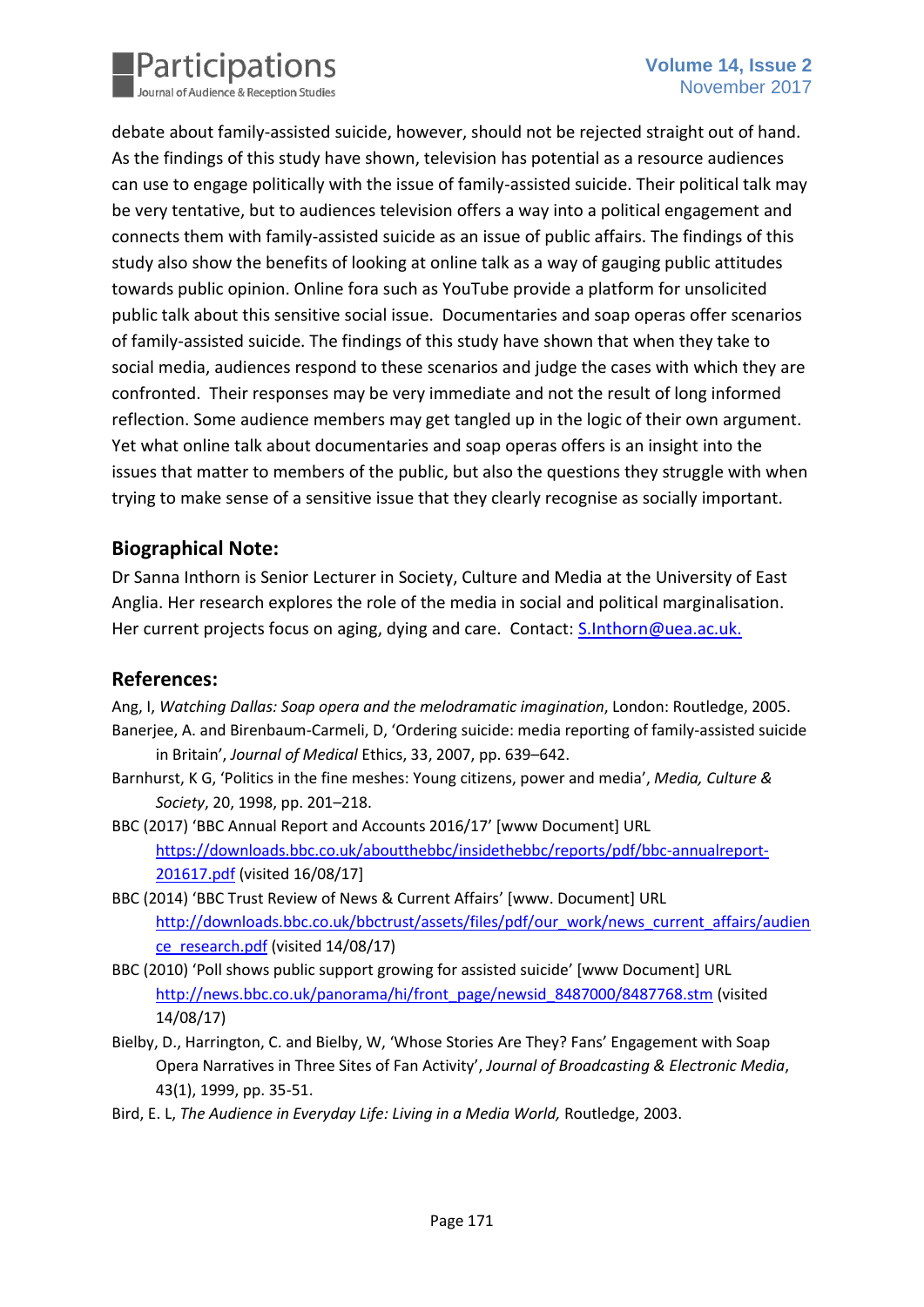

Bowcott, O. (2017) 'Terminally ill man to challenge UK ban on assisted dying' [www Document] URL [https://www.theguardian.com/society/2017/jul/16/terminally-ill-man-challenges-uks-ban-on](https://www.theguardian.com/society/2017/jul/16/terminally-ill-man-challenges-uks-ban-on-assisted-dying-at-high-court)[assisted-dying-at-high-court](https://www.theguardian.com/society/2017/jul/16/terminally-ill-man-challenges-uks-ban-on-assisted-dying-at-high-court) (visited 08/08/17)

Brown, ME, *Soap Opera and Women's Talk*: *The Pleasure of Resistance*, London, Sage, 1994.

Buckingham, D, *Public Secrets: EastEnders & Its Audience*, London, BFI Books, 1987.

- Buckingham D, 'Young People, Politics and News Media: Beyond political socialisation', *Oxford Review of Education*, 25(1-2), 1999, pp. 170-184.
- Burstein, P, 'The Impact of Public Opinion on Public Policy: A Review and an Agenda', *Political Research Quarterly*, 1, 2003, pp. 29-40.
- Capstick, A., Chatwin, J., Ludwin, K, 'Challenging representations of dementia in contemporary Western fiction film. From epistemic injustice to social participation', in A. Swinnen and M. Schweda (eds.) *Aging Studies VI, S*pecial volume on *Popularising Dementia: Public expressions and representations of forgetfulness*, 2015, pp. 229-252*.*
- Cheng, A, Hawton, K, Lee, C, Chen, T, 'The influence of media reporting of the suicide of a celebrity on suicide rates: a population-based study', *International Journal of Epidemiology,* 36(6), 2007, pp. 1229-1234.
- Clarke, J, 'Women's work, worry and fear: the portrayal of sexuality and sexual health in US magazines for teenage and middle-aged women, 2000-2007', *Culture, Health and Sexuality*, 11(4), 2009, pp. 415-429.
- Cleary, C, 'From "personal autonomy" to "death-on-demand": will Purdy v. DPP legalize assisted suicide in the United Kingdom?', *Boston Comparative Law Review*, 2, 2010, pp. 289-304.
- Couldry, N, Livingstone, S, and Markham T, *Media Consumption and Public Engagement: Beyond the Presumption of Attention*, Palgrave, 2007.
- Evans, S, 'Shark Week and the Rise of Infotainment in Science Documentaries', *Communication Research Reports*, 32(30), 2015, pp. 265-271.
- Frey, L. M, and Hans, J. D, 'Attitudes toward Assisted Suicide: Does Family Context Matter?', *Archives of Suicide Research*, 20(2), 2016, pp. 250-264.
- Gardiner, B. (2012) Support for doctor-assisted suicide. [www Document] URL <https://yougov.co.uk/news/2012/07/05/support-doctor-assisted-suicide/> (visited 10/08/17)
- Geraghty, C, *Women and Soap Opera: A Study of prime Time Soaps*, Cambridge: Polity Press, 1992.
- Geraghty, C, 'Social issues and realist soaps: a study of British soaps in the 1980/1990s', in RC. Allen (ed.), *To Be Continued: Soap operas around the world*, New York, Routledge, pp. 66-80, 1995.
- Gibson, M, 'YouTube and bereavement vlogging: Emotional exchange between strangers', *Journal of Sociology,* 52(4), 2016, pp. 631–645.
- Hallin, D. and Briggs, C, 'Transcending the medical/media opposition in research on news coverage of health and medicine', *Media, Culture and Society*, 37(1), 2015, pp. 85-100.
- Harju, A, 'Socially shared mourning: construction and consumption of collective memory', *New Review of Hypermedia and Multimedia*, 21(1-2), 2015, pp. 123-145.
- Henderson, L. and Kitzinger, J, 'The human drama of genetics: 'hard' and 'soft' media representations of inherited breast cancer', *Sociology of Health & Illness*, 21(5), 1999, pp 560– 578.
- Hmielowski, J, Hutchens, M, Cicchirillo, V, 'Living in an age of online incivility: examining the conditional indirect effects of online discussion on political flaming', *Information, Communication & Society*, 17(1), 2014, pp. 1196-1211.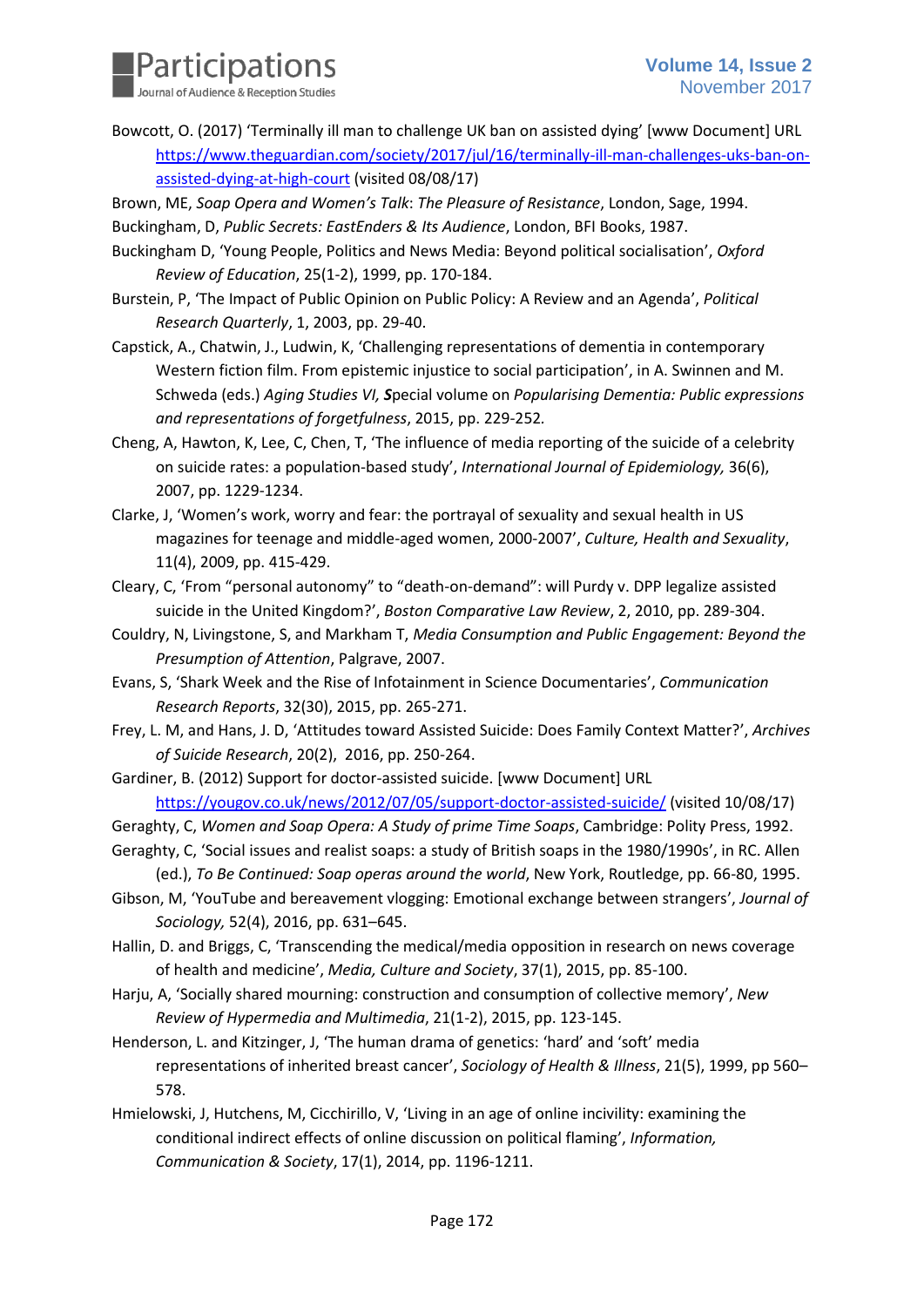

- Hust, S., Brown, J. D. L'Engle, K, 'Boys Will Be Boys and Girls Better Be Prepared: An Analysis of the Rare Sexual Health Messages in Youth Adolescence Media', *Mass Communication & Society*, 11(1), 2008, pp. 3-23.
- IPSOS MORI (2015) 'Public Attitudes to Assisted Dying.' [www Document] URL [https://www.ipsos.com/ipsos-mori/en-uk/public-attitudes-assisted](https://www.ipsos.com/ipsos-mori/en-uk/public-attitudes-assisted-dying?language_content_entity=en-uk)[dying?language\\_content\\_entity=en-uk](https://www.ipsos.com/ipsos-mori/en-uk/public-attitudes-assisted-dying?language_content_entity=en-uk) (visited 11/08/17)
- ITV (2014) 'Coronation Street shows controversial right to die scene' [www Document] URL [http://www.itv.com/news/2014-01-20/coronation-street-controversial-assisted-suicide](http://www.itv.com/news/2014-01-20/coronation-street-controversial-assisted-suicide-scene-hayley-cropper/)[scene-hayley-cropper/](http://www.itv.com/news/2014-01-20/coronation-street-controversial-assisted-suicide-scene-hayley-cropper/) (visited 07/07/15)
- Jeong, J, Shin, S, Kim, H, Hong, Y, Hwang, S, Lee, E, 'The effects of celebrity suicide on copycat suicide attempt a multi-center observational study, *Social Psychiatry And Psychiatric Epidemiology*, 47(6), 2012, pp. 957=965.
- Johnstone, M.-J, *Alzheimer's Disease, Media Representations And The Politics Of Euthanasia: Constructing Risk and Selling Death in an Ageing Society*, Ashgate, 2013.
- Jordan, W. (2014) 'Majority of public 'would probably consider' assisted dying. [www Document] URL https://yougov.co.uk/news/2014/07/06/majority-public-would-consider-assisted-dyingsome/ (visited 10/08/17)
- Kilborn, R, *Staging the real: Factual TV programming in the age of Big Brother*, Manchester: Manchester University Press, 2003.
- Kilborn, R and Izond, J, *An Introduction to Television Documentary: Confronting Reality*, Manchester University Press, 1997.
- Kwon, K, Gruzd, A, 'Is offensive commenting contagious online? Examining public vs interpersonal swearing in response to Donal Trump's YouTube campaign videos', *Internet Research*, 27(4), 2017, pp. 991-1010.
- Lewis, J. M.W., Inthorn, S. and Wahl-Jorgensen, K, *Citizens or consumers: What the media tell us about political participation*, Maidenhead, Open University Press, 2005.
- Mantilla, K, 'Gendertrolling: Misogyny Adapts to New Media', *Feminist Studies*, 39(2), 2013, pp. 563- 570.
- Morley, D, *Television Audiences & Cultural Studies,* London: Routledge, 1992.
- Neuner, T, Hübner-Liebermann, B, Hajak, G, Hausner, H, 'Assisted suicide on TV—the public 'License to Kill'?' *European Journal of Public Health*, 19(4), 2009, pp. 359–360.
- Niederkrothenthaler, T. N, King-wa, F, Yip, P.S.F, Fong, D.J.T, Stack, S, Cheng, Q, Pirkis, J 'Changes in suicide rates following media reports on celebrity suicide: a meta-analysis', *Journal of Epidemiology And Community Health, 11, 2012, pp. 1037-1042.*
- Ng, E, 'Reading the Romance of Fan Cultural Production: Music Videos of a Television Lesbian Couple', *Popular Communication*, 6, 2008, pp. 103-121.
- Parliament UK (2005) Select Committee on Assisted suicide for the Terminally Ill Bill First [Report.](http://www.publications.parliament.uk/pa/ld200405/ldselect/ldasdy/86/8602.htm) [WWW document] URL

<http://www.publications.parliament.uk/pa/ld200405/ldselect/ldasdy/86/8609.htm> (visited 17/08/15)

Phillips, D. P. 'The impact of fictional television stories on US adult fatalities: New evidence on the effect of the mass media on violence', *American Journal of Sociology, 87*(6), 1982, pp. 1340– 1359.